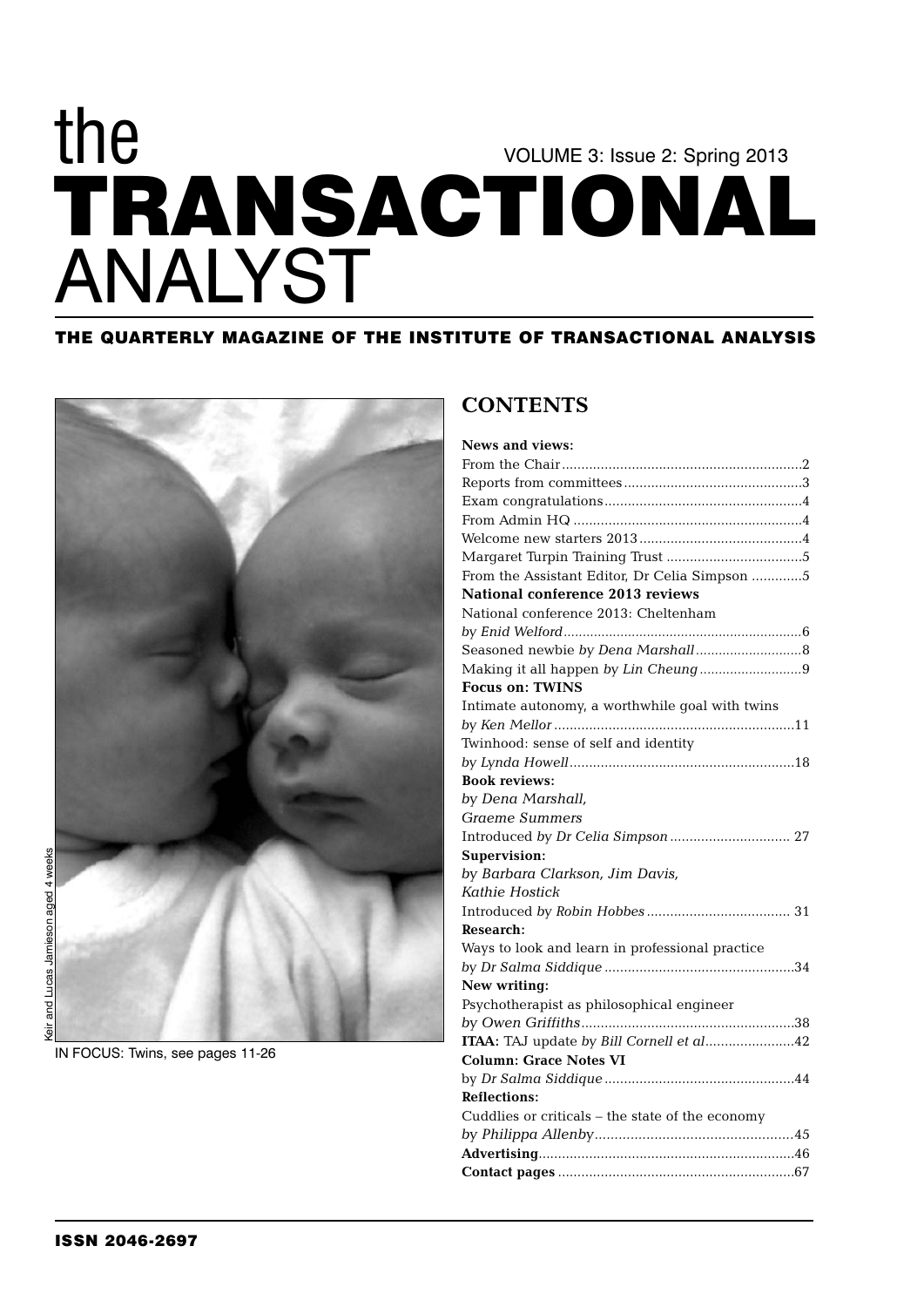## **MARGARET TURPIN TRAINING TRUST**

### **By Kathy Leach, Chair, MTTT**

THE MARGARET TURPIN Training Trust has been suspended for some time while we have been unable to find help on the committee. David Tidsall and I have worked for 12 years on the Trust Board and felt that we would like to hand over to someone else. We have both enjoyed our work for the Trust and actually feel quite sad to be handing over.

The great news is that we have found two very willing and able members to take on the job of Chairperson and Treasurer: they are Carole Sitwell and Janet Fengeros. Many, many thanks to them.

The last six months have been interesting as we have had to track down Margaret Turpin, whom I eventually did find in Barbados and Janet Meston (Norfolk). If I give up Psychotherapy, I will have a good start in private detective work!

We are in the process of getting the legal documents drawn up and the papers transferred so that the Trust will be up and running again.

I would like to thank Wendy Argent for her work with the Trust and huge thanks to David who has been an excellent Treasurer, companion and support and all those who supported us financially so generously.

I would also like to thank Roger Grafton (accountant) and Simon Craker (IFA) for their help and advice. They have been in the background voluntarily and with no charge. As they have done this work as a personal favour, they will not be continuing once we have handed over.

The two new Trustees, Janet and Carole, will need help: a secretary and other members of the committee, none of whom need to be Trustees. Do contact them via the ITA if you feel you could work on the committee.

The Trust gives grants from £50 to £150 to help with extra-curricular training. Margaret Turpin, a founder member of the ITA, was keen to help those who were in training but could not afford the extra workshops and training that enhanced the learning of those who could pay for them. Applicants need to be contractual members of the ITA or need to have their Tutor (from a recognised TA training establishment) sign to say they are definitely heading for the written and oral exams and that they do need some financial help. Cheques are paid directly to the training centre where the workshop will take place. Receipts are needed for verification of the payments made from the Trust funds. Many people have been able to attend conference with the help of the Trust as well as attend other valuable workshops. Recipients are only usually entitled to one grant unless there are no other applications and money is available.

I wish the future committee lots of happy hours and success in the running of the Trust.



## **FROM THE ASSISTANT EDITOR**

#### **Dr Celia Simpson**

**IM DELIGHTED to introduce<br>
on twins in this the Spring Iss<br>** *Transactional Analyst***. We are<br>
publishing two closely interlinks** AM DELIGHTED to introduce the focus on twins in this the Spring Issue of the publishing two closely interlinked new

articles by Ken Mellor and Lynda Howell, themselves both identical twins.

It feels very apt to share with readers something of the conception and maturation of this twins issue, as it has been a remarkable process for us all. It began when Ken Mellor, who has been reflecting and researching about twins for some years, offered to write an article for the magazine. Shortly after that, at the Harrogate Conference, I was introduced to Lynda Howell who has also been thinking and writing about twinhood. The ensuing connection and cocreation between Lynda and Ken has been full of vitality. With Ken based in Australia and Lynda based in Wales, they have had many stimulating discussions through email and Skype, and even managed a face-to-face meeting. As a result of their collaboration, we are proud to publish this fascinating pair of articles that shed light on what Ken has called 'the mystery of twins'.

In 'Intimate Autonomy: A Worthwhile Goal with Twins', Ken Mellor shares some of his own life experience and research to help parents and caretakers of twins. He argues for the encouragement of 'intimate autonomy', whereby the bond between the twins is honoured and individuation is encouraged. Lynda Howell's article, 'Twinhood: Sense of Self and Identity', is a development of her Masters paper. Lynda develops the concept of 'twin symbiosis', focusing on interactions with each other and with mother in utero. Her article gives therapists working with one of twins some very helpful understanding.

It has been a privilege to take the role of a (very handsoff!) authorial midwife during this birthing process. On behalf of our readership, Ali Bird and I would like to thank Lynda and Ken for giving of themselves and their time so generously.

I would also like to say well done to the conference organisers this year, Cheltenham National Conference 2013 was a big success. The reviews here (pages 6-10) speak for themselves, and I for one share their enthusiasm. At the conference I also received some fantastic feedback on our members' magazine so, on behalf of Ali and I, thank you to all of you for your kind comments.

As usual there is a lot to read in this issue, so sit down take some time and enjoy.

Ali will be back with her editorial in the next issue, she thanks everyone for the many kind wishes and thoughts sent to her during her recent bereavement.

> **Dr. Celia Simpson Assistant Editor**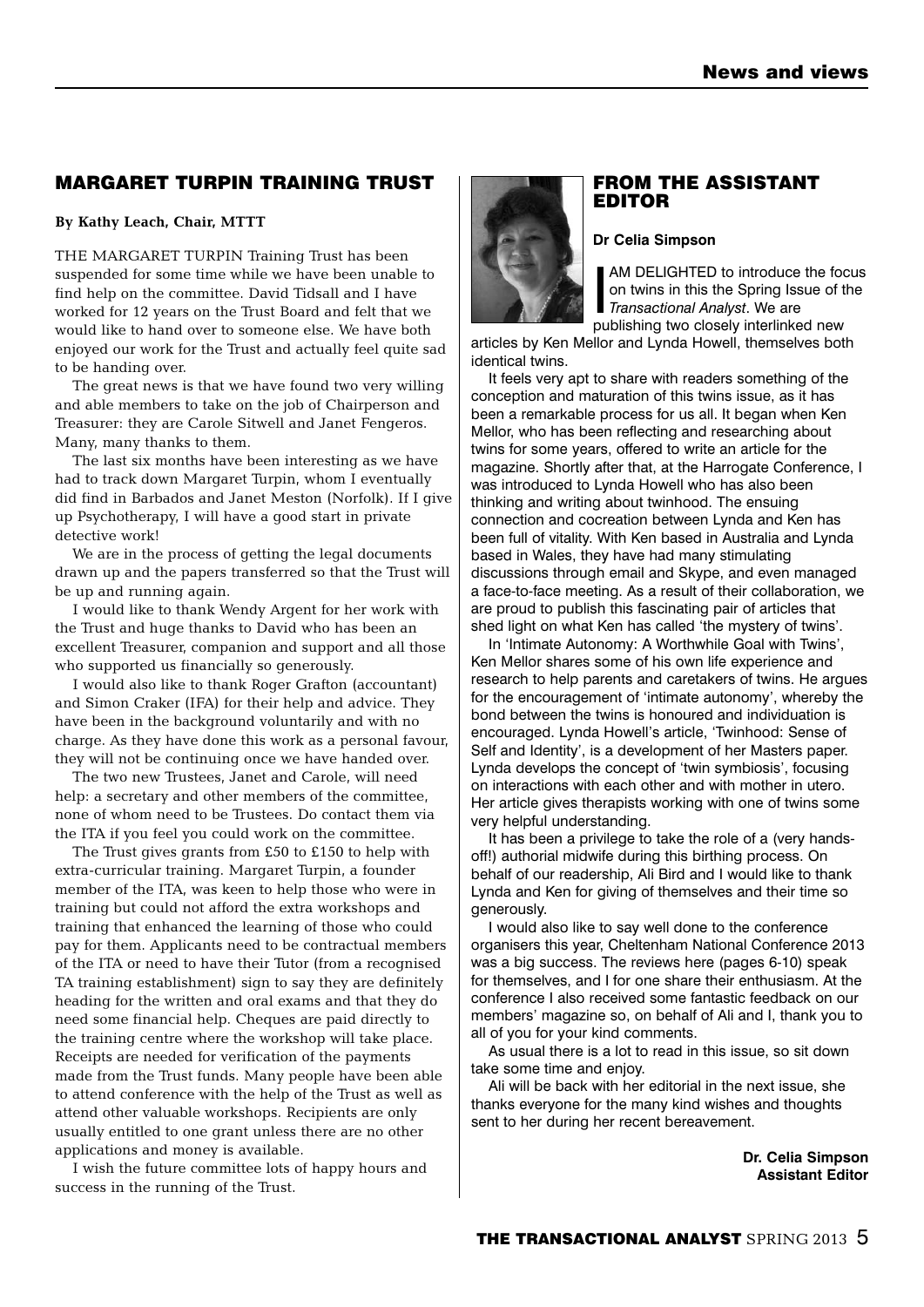# **Intimate autonomy,** a worthwhile goal with twins

**KEN MELLOR** presents some common patterns found in twins and offers parents and others ways to encourage individuation and support 'intimate autonomy'.

Y MOTHER OFTEN used to tell the story that she was sitting with my twin brother and me near the bottom of the stairs at home. She was brushing 'our hair.' David went first. We were about four years old and he was squirming around and making her job difficult. 'Stop moving Ken,' she said and kept saying as he kept squirming. Finally, I said, 'He's David; I'm Ken!' and I was not squirming. This scene was a foretaste of a confusion that would follow us into our adult lives, both when we were together and apart.

Twins have entranced, intrigued, confused, and even alarmed people throughout recorded history as non-twins have tried to come to terms with two human beings born together, particularly those who were 'identical.'

These days the interest continues, although with an added impetus. The birth rates of twins and higher multiples, such as triplets, quadruplets etc. have increased markedly. This is attributed to more women having children in their thirties and forties and to the expansion of medical fertility programs. Understandably, given these developments, the demand for information about all aspects of conceiving, gestating, raising and living with twins is high. The many books, websites and other resources currently available attest to this interest.

#### **Main themes**

My main purposes in writing this article are to present some common twin patterns and offer guidelines on how parents can harness and deal with them; and to suggest that it is important to: support intimate autonomy when raising twins, encourage autonomy in each twin similar to , the autonomy that singletons (people born single) have with their parents, encourage individuation with each other, and recognise and intervene when twins are becoming co-dependent, ie trying to live as womb-mates.

Lynda Howell (in her article page 18) eloquently describes significant aspects of twin-twin-mother in utero interactions that impact their later lives, with an emphasis on related psychotherapeutic issues. My article is directed towards parents whose job is different from the work of therapists. Together, the articles offer a rich understanding of some of the intriguing world of twins.

#### **Background**

As one of identical twins, my interest in this subject starts with my conception as one fertilised ovum that was soon to split and eventually to become two very similar babies. Our mother, as well as others, frequently had difficulty distinguishing between my brother and me. When watching old home movies as an adult, even I found us indistinguishable – a disconcerting experience. Seventy years later, our individual lives, mostly lived in different countries, have left their imprint on us so that we now look very different. Despite this, when only one of us is present, people are still confused at times.

My long-term interest in personal change systems, psychotherapy, developmental psychology, and parenting was clearly stimulated by this background. Much of my work also had its roots in the Transactional Analysis of the late 1960s and early 1970s, particularly the Bernian, redecision and the reparenting orientations. From the early 1970s as well, I was convinced that personal development began at conception, if not earlier, and not, as the experts were still asserting, at birth. Instead of starting life with a 'clean slate' at birth, as it was commonly expressed back then, I knew that our full histories in the womb have profound influences on our later development. (See Mellor, 1980b, pp.215-216)

In this article, I discuss various ways of understanding twins and suggest some practices that help in raising them from conception to adulthood. In the process, I do not repeat many of the relevant general parenting techniques that are already well covered in *ParentCraft* (Mellor, K. & E. 2001) and *Teen Stages* (Mellor, K. & E. 2004), books that Elizabeth, my wife, and I co-authored. At the same time, I also highly recommend Patricia Malmstrom's and Janet Poland's 1999 book: *The Art of Parenting Twins: The unique joys and challenges of raising twins and other multiples*. It is filled with facts, timeless wisdom and practical advice on how to deal with everyday issues throughout a twins' childhood. These authors clearly have firsthand experience. Their many practical hints work and I see the book as a primary reference and 'how to' list for all parents and others who have caretaking responsibility for twins.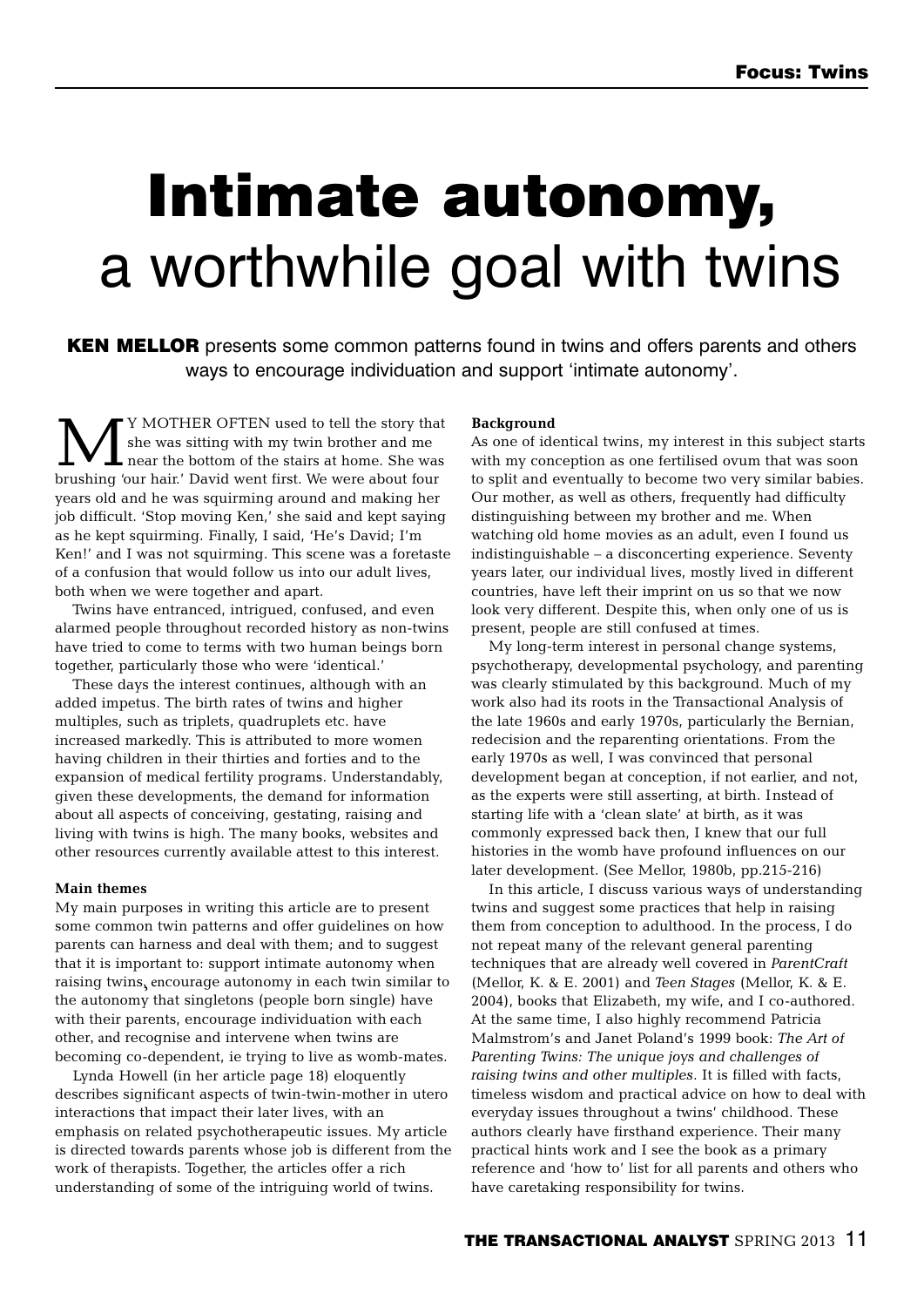#### **Raising twins**

Doing a good job with twins requires that we pay special attention to promoting both the personal autonomy of each child, and to them learning to manage their capacities for deep intimacy with each other. Without this dual attention, twins can get lost in the twin relationship, become significantly non-functional individually or as a unit, or have extreme difficulties with other people. Examples abound of twins reaching adulthood locked together, their potential greatly diminished because they had not learnt to balance their individuality and their shared consciousness.

Bill & John B, identical twins, died within two minutes of each other at the age of 61. They had been inseparable all of their lives: living together, dressing alike, even wearing the same kind of glasses. Some years before, they had appeared with walking sticks at the same time, because they had both been in hospital together for hip replacement operations on the same side of their bodies. They were eating a meal in a Casino (in Perth Australia) when one had a heart attack. As the ambulance was on the way, he died. Within two minutes his brother was dead of a heart attack, too. The police said that they attributed their deaths to a 'tragic coincidence.' I do not. (Reported on BBC Radio 4 on 27th May, 1996).

This example may seem extreme; however, many twins get caught in such lock-step outcomes, including:

One twin is overtly functional while the other is psychologically or socially challenged.

Their characteristics or talents have become strongly polarised and locked in: intelligent – slow; active – passive; sociable – shy; talkative – mute; dominant – submissive; nice – nasty; etc..

Seeming unable – certainly unwilling – to do anything different from each other: they always live together, or are dressing, acting, talking, thinking, or being alike. (Such twins live as one person, some quite well. However, their stability relies on them staying stuck as womb-mates for life.)

They may become extremely antagonistic as one or both try to fight free of womblike co-dependency. (The impulse for freedom is normal, but they get lost in doing on the surface what needed to be done deeply and gradually in childhood.)

Developing capacities for intimate autonomy as they grow up can help twins to avoid such consequences. This kind of autonomy enables them to fulfil themselves individually and learn to celebrate their unique capacity for intimacy.

#### **Autonomy**

Psychologically, emotionally, socially and spiritually,

'Doing a good job with twins requires that we pay special attention to promoting both the personal autonomy of each child, and to them learning to manage their capacities for deep intimacy with each other.'

autonomy is a desirable outcome for all children. Without it, people live with many unnecessary limitations and with dysfunctional levels of dependency. Clearly this makes it of fundamental importance to everyone and prompts the question: What is it?

Autonomy is realised when people have an ongoing sense of self (Mellor, 2011, pp63-65) that is well established and available to them as they relate to the people, situations and events of their lives. Autonomous people realise that they can make their own decisions while taking account of other people and relevant situational factors. And they act accordingly. Developing these capacities relies on children expanding their learning progressively as they move through the developmental stages all children go through. This sequence starts at conception and ends in the early twenties.

#### **Unfolding childhood**

Children have long been understood to go through a developmental sequence involving multiple layers and processes that promote their autonomy. By supporting their passage through this sequence for the twenty years it takes, parents help to ensure that their children reach adulthood as autonomous individuals. In what follows, I discuss four crucial transition times or 'births,' a principle for encouraging autonomy on a daily basis, and the value of learning basic living skills.

#### **Four births**

The first transition is their physical birth, when a fetus moves to being a baby. The physical contractions are essential to the process. After bonding with the mother, the baby's learning is done primarily in the context of the mother-baby relationship, with other caretakers also influencing the process. The second is an 'emotional birth' when children make the transition from being a baby to being a child. The usual two-year-old struggles with them are the 'contractions' and are essential to successful delivery. After bonding with the family, their learning as a child is done primarily in its context. The third is a 'cognitive birth' when children make a transition from being a child to being an adolescent (a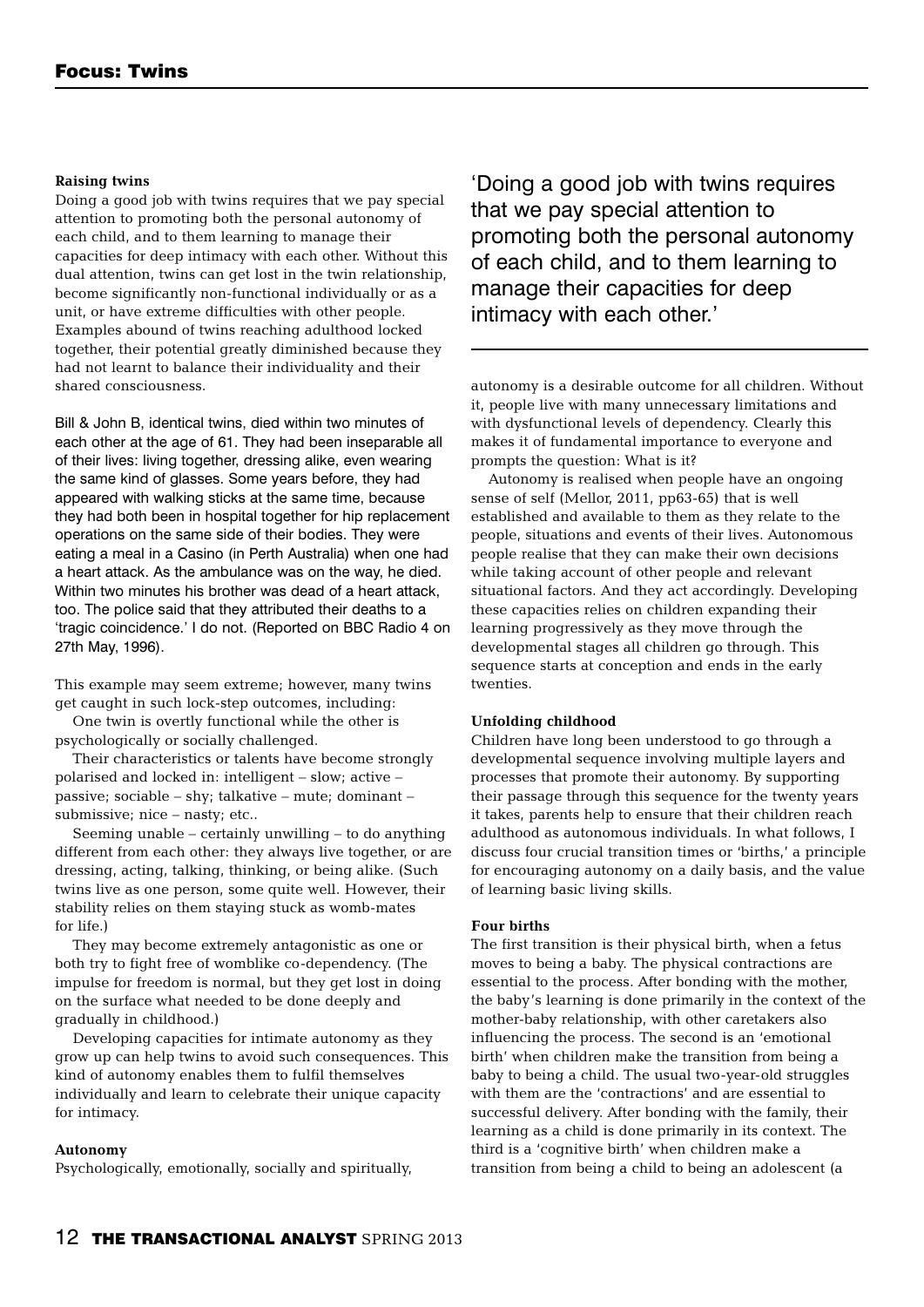newborn adult) at about fourteen years of age. Its essential contractions are the struggles over 'who knows what' that are somewhat similar in process, but not in content, to the two-year-old ones. These newborn adults then bond with the community, which becomes the primary context for their learning as adolescents. The fourth is a 'spiritual birth' when people make a transition from living as worldly adults to being spiritual beings with transcendent consciousness. Its essential contractions arise in our struggles to handle the often extreme pressures in life. Once bonded with transcendence, our learning takes place in spiritual dimensions. The state that follows this last birth is the context in which the full realisation of autonomy can occur. (Chapter 20: *Four births, four bonds* in Mellor, K. & Mellor, E., 2001, pp176-189.)

The fourth birth is a somewhat special case. It can go on for many years and arises when we are faced with worldly pressures and events that overrun our current resources enough for us to notice the challenges they create. These require us to relinquish past world views and ways of coping in favour of realities and understanding that transcend our previous worldliness.

With each of these births, children move into a greatly expanded range of experiences compared with the range available in the womb that they have just left. And after each delivery and the subsequent learning are completed successfully, they will have significantly more autonomous potential than before the labour started. This is both exciting and very encouraging. However, the intensity of the contractions during these births can be so testing for all concerned that some parents think something is wrong and try to find ways to avoid the struggles. If they do this, though, they will stall the current 'birth's' progress and keep their children stuck in the womb or birth canal of that birth – ie, the motherchild relationship, their family dynamics, or the narrow community experience of the teenage years.

The nature of this intensity changes with each birth, too: the physical intensity mothers feel with physical contractions; the emotional intensity felt during the 'Iwant/don't-want' of the two year-old struggles; the passionate arguments and contention about 'who knows what' with fourteen year-olds, and the existential struggles we get into as adults. As we are faced with any of the three childhood births, it can help to realise that

'It is also important to watch for the development of polarised responses so the pair does not rigidly "share out" skills, interests, functions, styles of doing things.'

the hard labour we are experiencing is necessary for our children to make the transition to much greater autonomy. So my advice is to hang in there!

With singletons, the primary interactions that prompt increasing autonomy occur between baby and caretakers, child and family, adolescent and wider world, and adult and transcendent realities. Twin pairs, who are at least as deeply bonded together as they are to their mothers, have the added developmental task of becoming autonomous in relation to each other. To do this, they need to go through the same unfolding sequence with one another as they do with their primary caretakers. This is crucial to the development of separate autonomous senses of self. Moreover, both types of autonomy – twin-related and other-related – need to be comfortably inclusive and not excluding or over compliant. (Mellor, K., 2008.)

There will be many opportunities for twins to do this, for as they get into the second and third birth struggles with their parents and other family members, they are also likely to contend with each other in similar ways. This is a good thing. Watchfully letting these encounters run their course is helpful, provided the twins move towards real resolutions with one another. Physical or emotional violence is not acceptable and needs to be stopped, whereas contention is part of the process. Also, if they seem to be getting stuck with one another in other ways, parents can intervene so the pair learn to reach resolutions that honour both their positions and involve decisions to act differently with each other from then on. For example, twin one agrees to remain silent, stop interrupting or niggling twin two; and twin two agrees to tell twin one clearly what he/she wants instead of sulking. Mutuality in these types of decisions is significant and needs to be supported by keeping the commitment to act as agreed by each to the other.

As mentioned above, it is also important to watch for the development of polarised responses so the pair does not rigidly 'share out' skills, interests, functions, styles of doing things etc. The aim is two whole human beings, not two fragmented individuals with 'rules' governing who does what, who thinks what etc. At the same time, by being alert for naturally emerging interests and talents, and supporting these as we would with any child, we can support the uniqueness of each of them. At the same time, many people have fixed attitudes about what is best for twins and the mysteries to preserve, so as parents of twins we may need to advocate for autonomy and/or oneness with others, and it is important that we do.

Malmstron & Poland (1999) give wonderfully clear and explicit pointers on many of the issues involved in promoting twin-related and other-related autonomy. These are relevant both to the periods during which the four births occur and to the times between them. Their suggestions are accompanied by specific examples of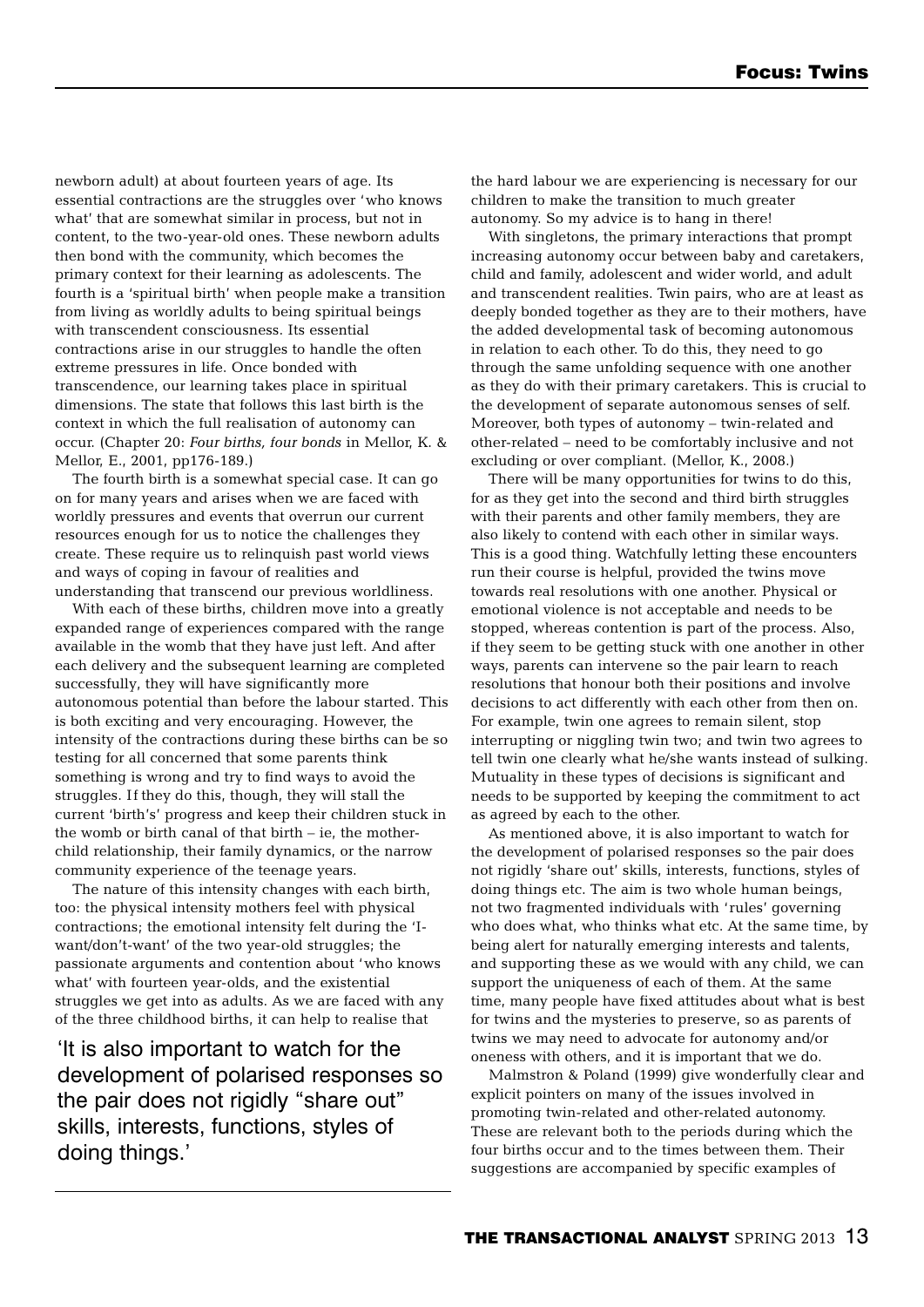what can be done at the different stages, too: Do they sleep together or apart? Do they always play together? Do you let them argue or fight? Do they attend different schools or classes at school? What about separate birthday cakes or celebrations? Do we encourage different presents? How do we handle teenage dating? What can we do about confusion of identity?

#### **Managing their lives**

At the same time as the above transitions, our children need ongoing encouragement for individuation in ways that avoid limitation or co-dependency. A simple principle can guide what to do here.

Principle for promoting autonomy: Make plans for the twins to separate from each other at the same rate as they do from their caretakers (their parents in the early years).

A summarised set of examples of what can be done includes:

• Upon discovering you are having twins, start to think of them and relate to them as two babies. If you know their sexes, consider naming them and talking about and to them by name. Also, throughout their lives, use their names in preference to 'the twins.' Using their names individualises them; calling them 'the twins' does not.

• Use the same crib immediately after birth and ensure they spend lots of physical time together. Then, progressively put them in separate cribs in the same room, then in separate cribs in different rooms. The availability of rooms could determine the way this is managed.

• As they start to sit up and crawl then walk, give them opportunities for separate and joint experiences, play and activities. They don't always have to be together or doing the same thing. Entertaining each other is just one skill.

• As they become more verbal, encourage them both to wait their turn with others and make sure that the overall balance of who waits and who is the focus of attention is evenly distributed.

• As they move out to kindergarten, think about ways for them to spend separate time there too. This may require negotiating with the teachers. Encourage spending time with different children in such settings. • Similarly, when they go to school, which usually is a longer separation from caretakers than previously, explore the opportunities for them to be in separate classes. They can still come together during breaks. (Some schools are strongly pro or anti in these areas. Discussing the unique needs of each child can help.) • Generally, doing things with different people is good, too. For example, one stays at home with mother while the other goes shopping with father; and when they stay with relatives or friends, they do not always do it together.

'This process involves honouring the need for individuality to be supported, at the same time as honouring the reality of the deep connection twins have with each other.'

• Encourage shared and single friendships with other children so they can learn to relate one-to-one and not get stuck with a two-to-one pattern.

And so the principle goes. Again, Malmstron & Poland (1999) give many suggestions that go all the way to the end of the teenage years. The preferred end result is for each of them to be capable of living their lives comfortably with or without their co-twin.

This process involves honouring the need for individuality to be supported, at the same time as honouring the reality of the deep connection twins have with each other. It is also important that all plans are carried out sensitively and, as the twins get older, with their participation in the decision making. All the same, participation does not automatically mean they have the final say. Some twins want to stay bound together, some to force a separation, and parents may need to decide to do things over the objections of one or both of them. In fact, singletons also need parents to make the same kind of decision at times.

#### **Living skills training**

By their early twenties, all young people need to have acquired the knowledge, skill and experience upon which living in the adult world depends. And the same applies to twin pairs Starting this learning when they are young is easiest, especially if it is embedded naturally into everyday life. And there is a lot to learn. However, each day offers opportunities to learn new skills and to consolidate others.

This training is so obvious when stated, yet teaching children and young people what they need to know by the time they leave home is often resisted by parents. What we parents all have to realise is that for children to get what they need, childhood should not be a vacation in which there are few expectations to contribute practically to the household, a time 'to be a child' and play continually; nor a coaching college in how to manipulate or compel their staff (parents and other siblings mainly) to do all the household chores for them.

Without basic survival level learning, autonomy is badly affected, because people are forced to depend on others. I have known people whose lives were greatly diminished because they could not boil water, do their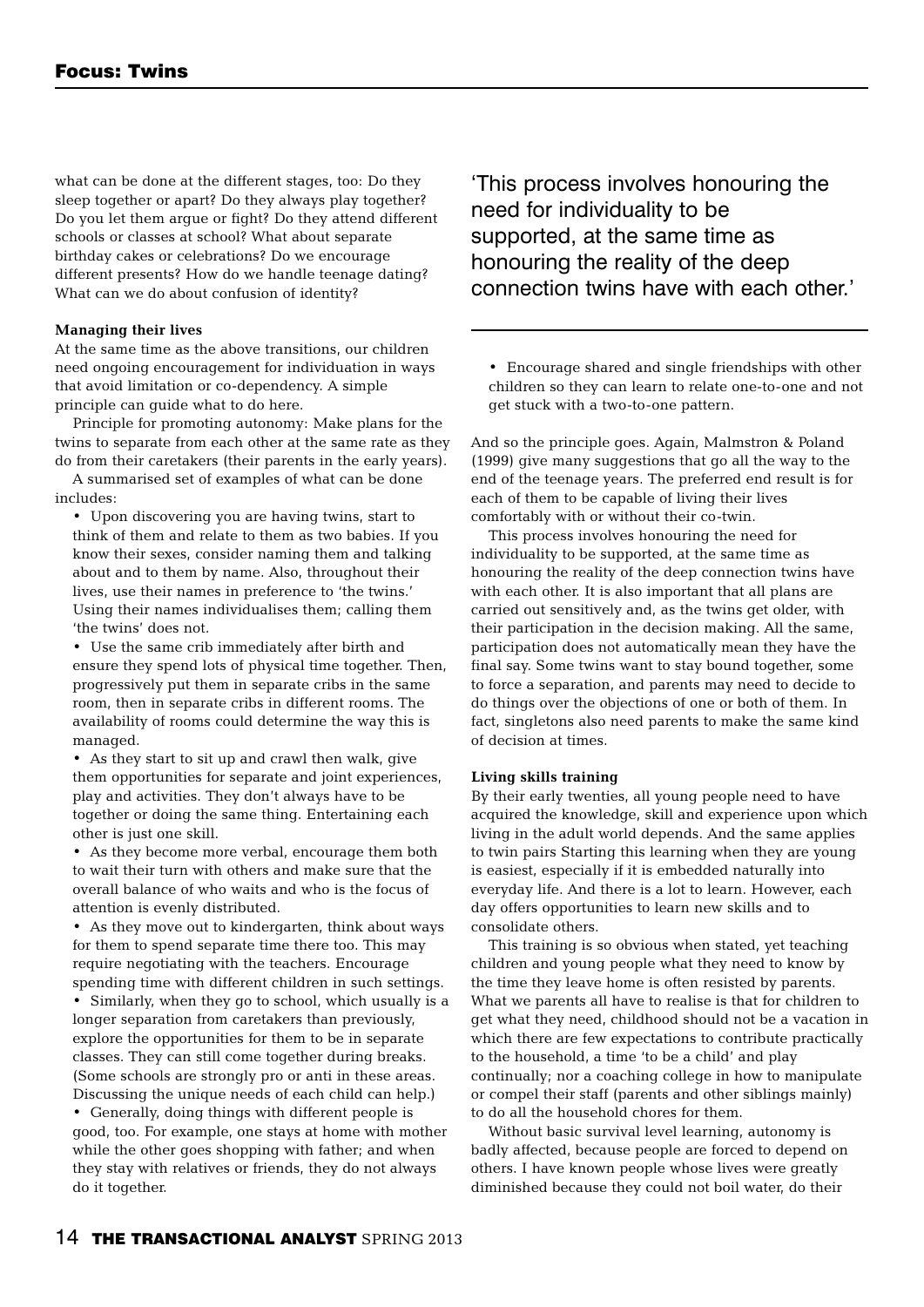washing, budget their money or handle other basics.

This practical learning includes cleaning, making beds, washing clothes, cooking, doing dishes, sweeping or vacuum cleaning, bathing, writing, using a keyboard, managing everyday equipment, studying, shopping, budgeting, making plans and completing them, meeting obligations, handling multiple jobs together, sharing tasks with others, and much more. It is fortunate that we have about two decades during which to do all of this! And there can still be plenty of time for play and fun.

Encouragement: When parents expect their children to contribute, they often discover that everyone is happier. Children and others who contribute to the systems that support them (family, school, community etc) are much happier and more fulfilled because they develop a sense of purpose that transcends their own gratification.

Allocating jobs often also has other unexpected benefits. It takes some of the weight off parents. It also gives children something to struggle about when in the midst of the second and third births. During these times, parents also get to determine what their children's struggle is over, which is often preferable to waiting for them to choose something. The point is that if we do not choose, they certainly will, because, as already discussed, they need to struggle in order to live more fully. The struggle is the birth contractions. Putting the cutlery in a drawer is much easier to manage than a nine year old getting into fights at school or a teenager staying out all night with the latest boyfriend or girlfriend.

Decide what to teach: If unclear on what they need to learn, list all the basic things that you do to manage your life. Use this list as the curriculum of the course that, as a parent, you need to complete with your children before they leave home in their late teens or early twenties.

You can start the learning as a game with toddlers, for example, carrying something like a sock, to help take the washing to the laundry; have fun with four or five-yearolds washing a few robust dishes or cutting vegetables (safely). This can expand to filling or unloading the dishwasher. Give them pocket money and teach them to budget. Then every day can have its responsibilities that match a child's current abilities. By about eleven have them ready to take responsibility for cooking a simple family meal each week. Of course, these jobs gradually accumulate, too; they don't simply have one thing to do at a time, nor do they have to learn them all together.

Selective responses to twins: Clearly, the tasks done when they are older will be more demanding than when they are younger. With twins it is also important to adapt our expectations to their individual talents, interests, skills, and rates of getting things done. There are many basics that both will need to learn, whether or not they take to them with ease, and other activities that will be more to do with preferences and interests. In the end, we aim for both to have a complete basic skill set, to be

'This sharing and oneness of consciousness creates a profoundly united foundation in the two growing fetuses, establishing a ground that underlies all their later development.'

comfortable doing things alone or together, to have had opportunities to learn at their own pace, and very importantly, to have been guided, supported and encouraged in themselves without perpetual comparisons.

It is also important that they learn to do their chores alone and together; that, if there are brothers or sisters, they learn to cooperate with them with chores; and that each one of the pair has a chance to specialise in areas that they favour, as long as their co-twin also develops basic skills in those areas, too. Some twins may need to be watched to ensure they take full responsibility for their own chores and that they do not make regular deals about how to get out of doing their own jobs. Along with all of this, which is fairly easy to manage as long as parents stay alert for any developing patterns, we can encourage more activity in some areas in which one of the pair has special interests or talents, as long as this does not inhibit the other's necessary learning. Similarly, we can encourage more activity in areas in which one or both need more practice.

#### **Intimacy**

Living in a womb with someone produces a deep existential intimacy. This sharing and oneness of consciousness creates a profoundly united foundation in the two growing fetuses, establishing a ground that underlies all their later development. The resultant level of blending is hard for people born single to imagine, although some can get close to understanding it during sexual intimacy. During sex the sense of self often dissolves from the 'I-entity' of each of them, with which they are familiar, to a 'we-entity' of shared consciousness. (For discussion of intimacy from this perspective, see Mellor, K. 2008, pp.192-194; and Howell, L. in this issue.) Similarly, a small taste of such blending may arise during the oneness experienced as we hold a baby just after a feed, or when in love as our feelings dissolve our usual boundedness and immerse us in the oneness of shared consciousness.

By contrast, twins have this oneness automatically and, perhaps surprisingly, do so whether they know it or not. 'No, I'm not aware of anything like that between us,' from one twin, only means, 'I am not aware of it consciously.' It does not mean that the existential oneness is absent; for without a contrast to alert them to it, the direct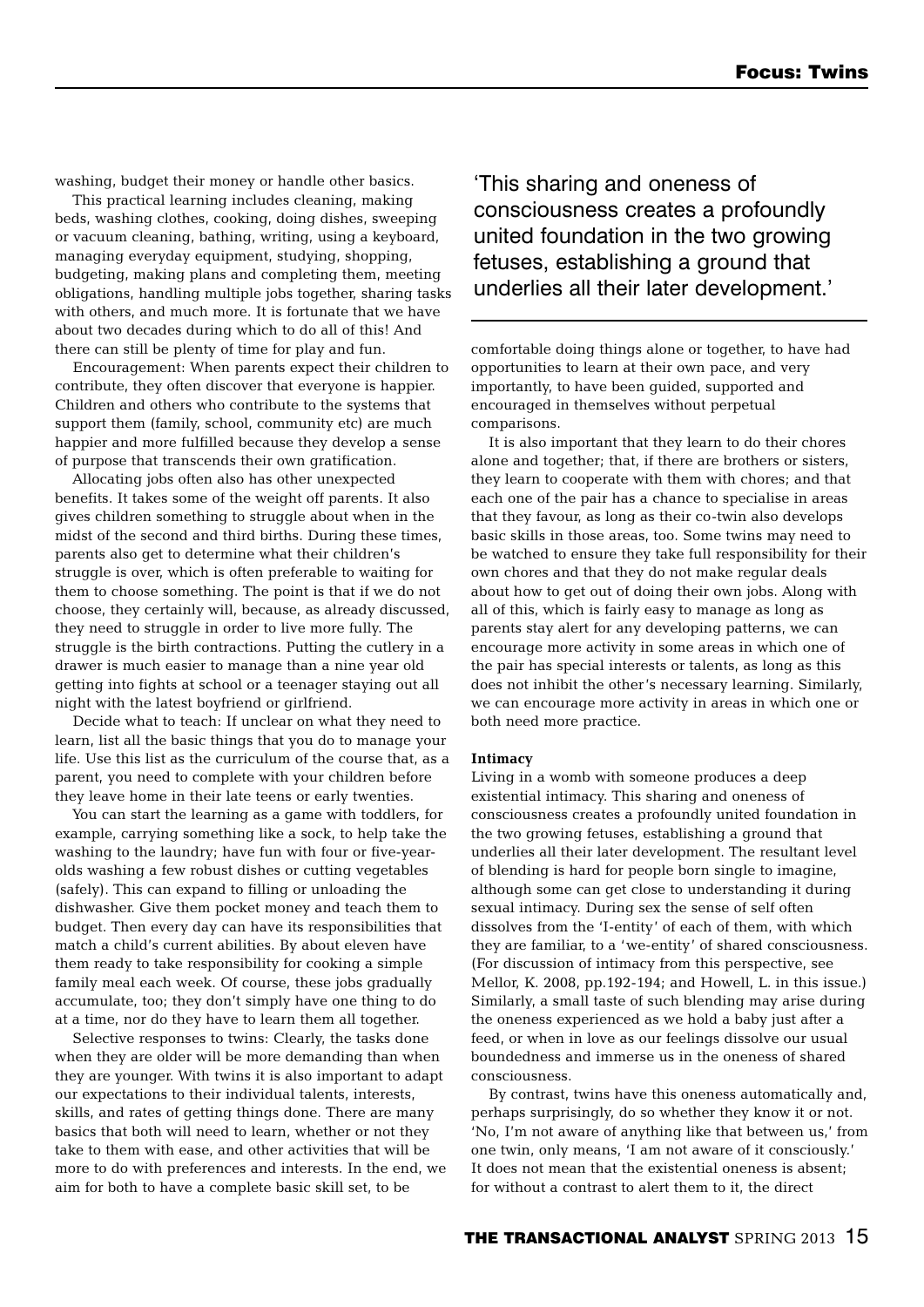experience may not have occurred to them. At the same time, it seems to me impossible for them not to have a 'we-entity,' since their shared experiences in the womb are what 'hard wires' the oneness into them both.

Oneness starts off at the very beginning with a fertilised ovum that then splits into two (monozygotic 'identical' twins) or the conception of two ova at close to the same time (dizygotic 'fraternal' twins). Whether monozygotic or dizygotic, the twins are bathed in their mother's consciousness: physical, emotional, cognitive, spiritual and environmental. And it is this, plus whatever the developing fetuses contribute as their gestation progresses, that is the shared foundation in them both. Significantly, this bathing of consciousness is a not like the bathing of a baby in a bath where the separation between the child and the water is obvious. This bathing in the womb is a total immersion in consciousness with no inside or outside, and no distinctions. Each fetus and the mother all contribute, and all three contributions are blended. (This kind of saturation between mother and fetus applies to singletons as well.)

This is not to imply that co-twins are the same in utero. Although not always obvious, they are different from the very beginning, something that some mothers become aware of from fairly early in the pregnancy. While the source of these differences may be largely unknown at the time, we do know that as gestation progresses differences in physical development can occur. For example, one fetus may be less active than the other, one more viable, one gets less nutrition, one may be a boy and the other a girl, or, later in the pregnancy, one may be cramped with the other dominating the available space. (Lynda Howell explores various other illuminating dimensions of in utero difference in her article.) All of this—all that is physically shared or different – goes into the mix and is imprinted in the consciousness of them both.

#### **They are different**

Their oneness of being is part of what makes twins different or disconcerting to some people born single. Someone with an individualised identity (I-entity) meeting people who are a we-entity often sense the deep differences. But without any way of explaining it to themselves they are at a loss to know what is going on. As fundamental as the differences between boys and girls are, we cannot understand boys by imagining they are some species of girl, nor understand girls by imagining they are some species of boy. They are what they are in themselves, and there are differences.

Similarly, we will not easily understand twins by imagining that they are some species of singleton. Discovering the mystery of twins, just as with boys and girls, becomes easier when we adopt a curious acceptance in our encounters with them. With twins we cultivate open curiosity about what it is like to be one of two, and acceptance that differences exist, without trying to force what we observe into the mould of our experience as singletons. This is also true for twins seeking to understand what it is like to be a singleton. Interestingly, twins who have or are developing a separate sense of self are usually much easier for members of the born-single population to relate to.

From a personal point of view, women and men need to embrace and honour the physical nature of their womanhood and manhood in order to develop a grounded, autonomous sense of self. Encouraging this acceptance as girls and boys grow up lays a good foundation. Similar self-acceptance is just as important for twins. They need to embrace and honour the physical fact of their twin-hood in order for each of them to develop a grounded, autonomous sense of self. Their shared nature is basic to them and embracing it can open each of them to an inherent availability and perceptiveness that they can use with everyone. Doing so can also open up inner sources of beauty, strength, resilience and fulfilment in their lives.

#### **Embracing the oneness**

As twins grow, their oneness can become a resource for a deep availability that they consciously use, a knowing of what is happening in each other, and for some, the recognition of extensive intuitive abilities in relation to people generally. (See mirroring in Lynda Howell's article.) Parents and others can help to normalise and cultivate these talents. Having others accept the blending is very empowering as it will help each of the twins to understand the influences – physical sensations, feelings, thinking, impulses, desires, goals and many other things – that can arise from their co-twin or from other people.

I have lived with this type of awareness consciously from my young teenage years onwards, but found it initially difficult to accept because of a prevailing scepticism when I was growing up. Thought transference or mental telepathy, as it was then called, was often regarded as a myth by many, as an exotic capacity of the unusually gifted by others, and as a delusional fantasy by professional people. As a result, it took me a long time to accept as real what I was experiencing, longer still to discover the ever-present nature of what was occurring in me, and still longer to learn to harness it. (For an account of this process, see Mellor, K. 2010, Chs.10-16.) Some of this learning was extremely challenging.

Knowing what I now do makes a big difference to me. These days I also recognise this availability as present in all people, although many do not know it is there. At the same time, I know many of the confusions and problems that can arise (Mellor, 1980a) that would be unnecessary with supportive parenting and guidance along the lines suggested above.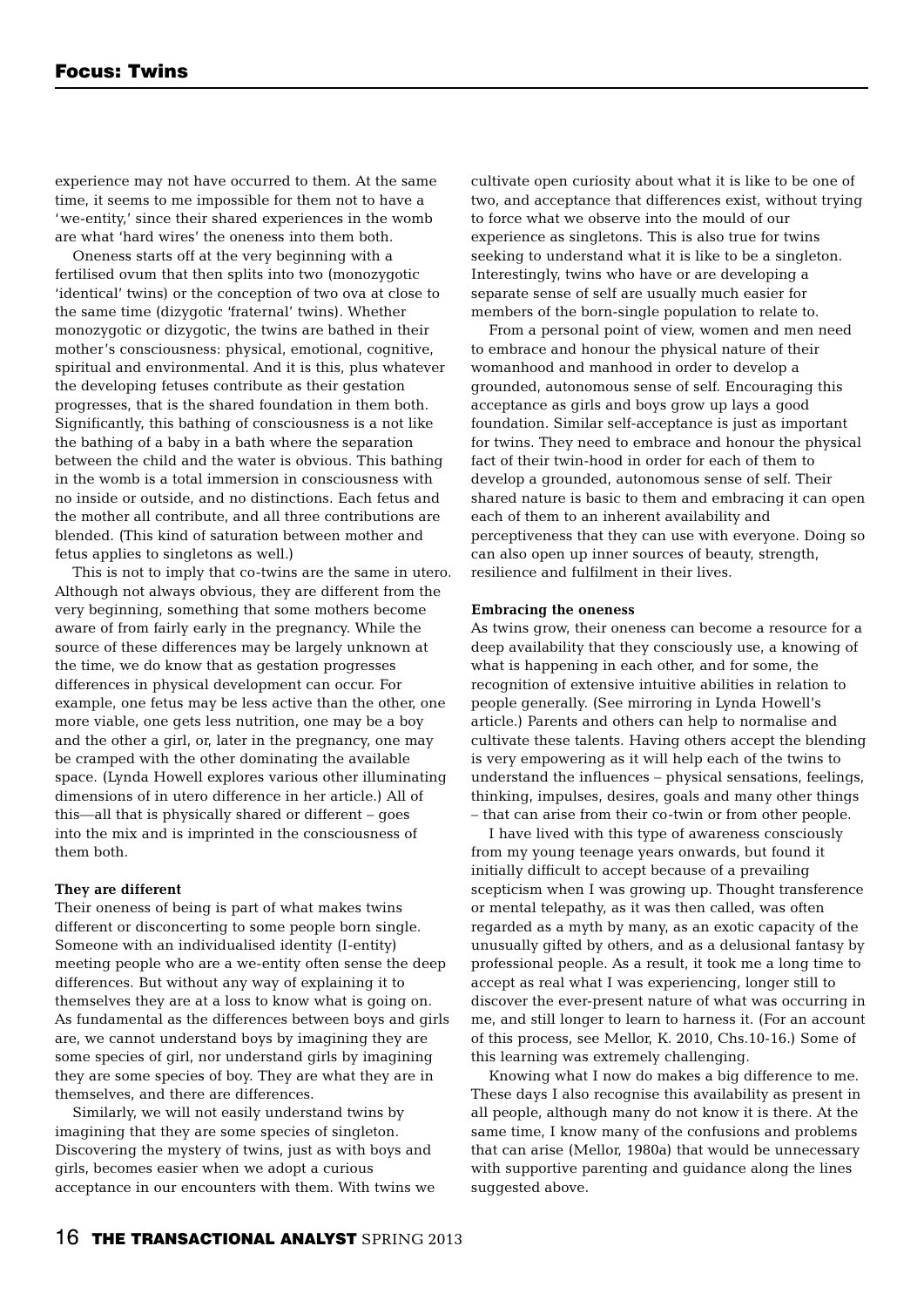#### **Parental support**

The following summarised list can help twins and others learn to live with their 'sixth sense'.

Demeanour is important: be as casual and gentle about this learning as you would with any other area; particularly avoid exaggeration (excited or otherwise) and the rapture of specialness that some parents express about their children's alleged or actual abilities.

Stay grounded at all times. (How to do this is available in Mellor, 2011, Chs.9-10). Grounding helps us to normalise our experiences and to remain balanced.

When you notice instances of shared experience, comment ('You seem to be feeling, thinking … the same way'; 'What about telling each other what was going on inside you then?' 'That's interesting. Are you feeling, thinking … the same at the moment?') These kinds of comments sensitise twins to communication through their oneness and helps them to identify when they are not sharing experiences. Both aspects are important.

Avoid explanation and discussion until they are about five years of age. Four-year-olds are busy learning the difference between fantasy and reality and it is good for twins to have done some of that learning so it is a basis when thinking about their potentially telepathic experiences.

Have guessing games: 'Guess what X is thinking (feeling, wanting …) right now'; 'What do you think I'm feeling, wanting, hoping … now?'. As they get older, they can also be encouraged to think about what each other is doing when they are not together, to note the time of day and to check later.

It is most important to be realistic and not to imagine accuracy just because we may want it to be true. Being inaccurate, and knowing it, is fundamental in this learning.

Encourage them to express differences of feelings, thinking, desires, impulses etc. They are separate people and there will be many differences.

If they are interested, keeping simple diaries of examples is a way of anchoring their learning.

#### **Twinhood**

The processes of conception, gestation, birth and, thereafter, the unfolding life of a single child are extraordinarily mysterious miracles. Add twins (and higher multiples) to the mix and the miraculous and mysterious are even greater. This is worth mentioning because the great challenges of having twins are real and can overshadow the wonders of the process. At the same time, anything that is a challenge is often pathologised these days and this can distort our views of what is necessary if things are tough.

So as a final word, then, I want to make the point that raising twins involves completely normal processes, although somewhat more complex ones than raising

singletons. And as a normal process, while twins are growing up, it is parenting that they need: love, acceptance, guidance, reinforcement for creativity, fun, limit-setting, containment, shelter etc. As our first choice, they do not need pills, psychotherapy or counselling. Twinhood (and childhood) is not an illness nor a psychiatric condition, so when the going gets tough, I suggest that we think of parenting and other normal life processes first.

#### **References**

*Howell, L. (2013) Twinhood: Sense of Self and Identity (The Transactional Analyst, 3:2 Spring 2013 pp18-26) Malmstron, P. & Poland, J. (1999) The Art of Parenting Twins: The unique joys and challenges of raising twins and other multiples. New York: Ballantine Press. Mellor, K. (1980a) 'Problems with Telepathic Sensitivity,' Small Groups Newsletter. 3(3), pp.*

*Mellor, K. (1980b): 'Impasses: A Developmental and Structural Understanding,' Transactional Analysis Journal, 10(3), pp.213-220.*

*Mellor, K. & Mellor, E. (2001) ParentCraft: A practical guide to raising children well. 2nd edn. Sydney, Australia: Finch Publishing. (Also in Kindle)*

*Mellor, K. & Mellor, E. (2004) Teen Stages: How to guide the journey to adulthood. Sydney, Australia: Finch Publishing. (Also in Kindle)*

*Mellor, K. (2008) 'Autonomy with Integrity,' Transactional Analysis Journal, 38(3), pp.182-199.*

*Mellor, K. (2010) Urban Mystic: Discovering the transcendent through everyday life. Seymour, Australia: The Awakening Network Inc. (Also in Kindle) Mellor, K. (2011) Inspiration Meditation and Personal Wellbeing: A Practical Guide to Balanced Living. Seymour, Australia: The Awakening Network Inc. (Also in Kindle)*



**Ken Mellor** has written, co-authored or contributed to more than 18 books and many journals, on psychotherapy, parenting and spirituality. His latest book won the Spirituality category of the 2012 Next Generation Indie Book Awards. He lives in Australia.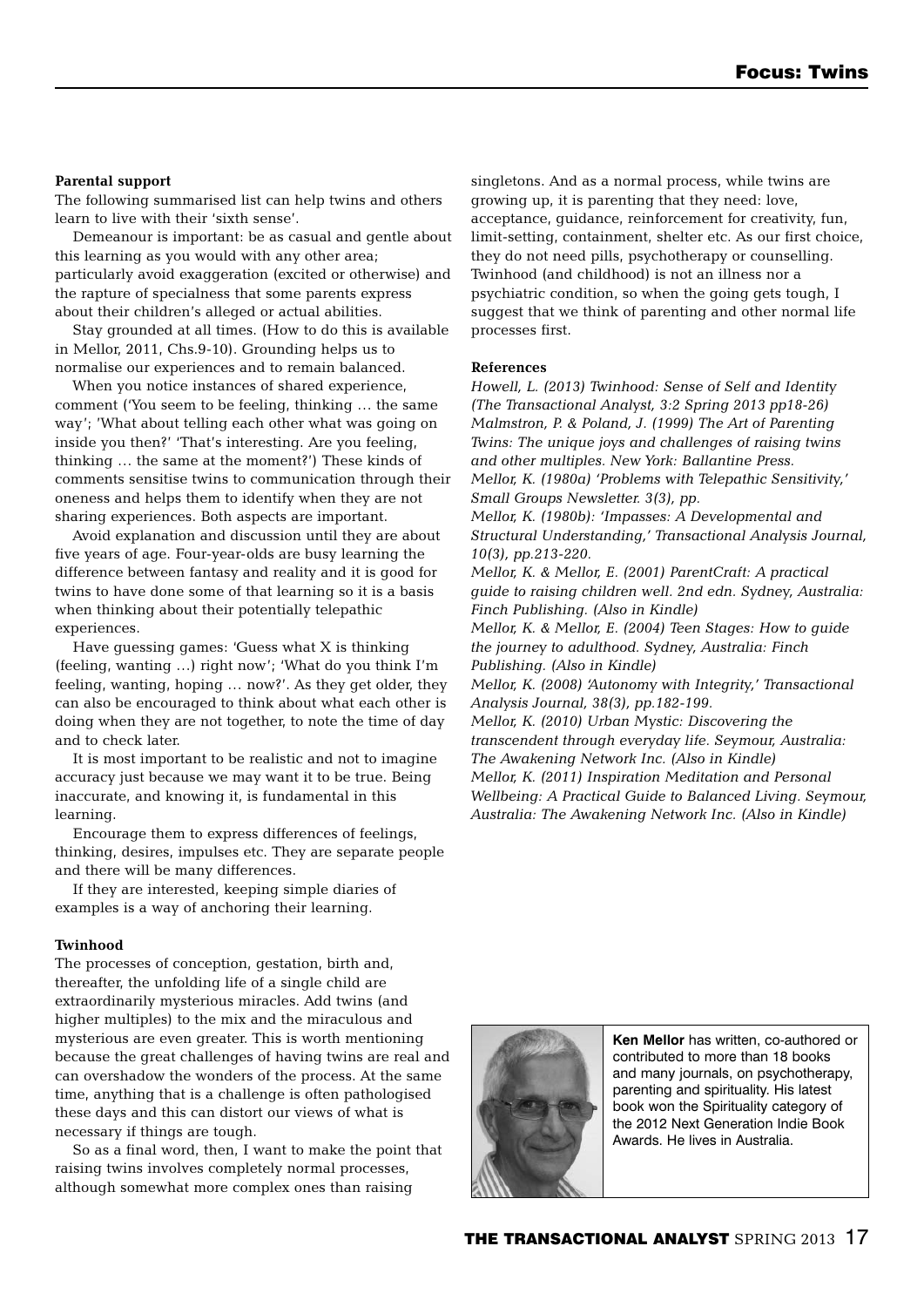# **Twinhood:** Sense of self and identity

**LYNDA HOWELL** explores symbiotic attachments and narcissistic character styles in identical twins.

#### **Abstract**

Working with twins, particularly identical ones, challenges therapists to look beyond the individual and consider the influences of the client's twinhood. In Transactional Analysis, theoretical emphasis often focuses on the influence of parents. While this is an important factor, I submit that in order to facilitate growth and change in identical twin clients, therapists need to take account of the influence that their co-twins have on the development in utero of each other's script protocols, senses of self, and identities.

When exploring twin symbiosis in this article, I suggest that the nature of the twin pair's transferential reactions to each other develops from their pre-natal implicit memory, and that a somatic twin bond that develops in utero forms the foundation of three common later developments: postbirth mirroring, twin yearning and characteristic twin-related script developments.

Triadic bonding between mother and twins is also diagrammed and partly explained through a somatic twin bond and partly by identifying a 'twin mirroring' symbiosis. The aetiology of the subsequent narcissism illustrated here will help explain the deep and often inseparable attachment dilemmas that can arise for each twin.

In relation to the psychological factors that influence and maintain twin symbiosis, a Type 4 Impasse is proposed that emanates from conflicts between pre-natal implicit memory and each twin's drive for growth and individuation.

When further developing my theories of twin symbiosis, I discuss the ensuing exhibitionist and closet narcissistic character styles. I suggest that they may arise when a twin mirroring symbiosis is present. Understanding the interlocking nature of these twinning types of narcissism can aid recognition in therapy of the enmeshed attachments between twins and highlight their individual dilemmas regarding separation and personal identity.

#### **Twin attachment in utero**

IN RECENT YEARS new research has given us a<br>deeper understanding into the functions of the brain.<br>It is recognised that perception is activated by neural<br>circuit responses to sensation (Allen, 2000, p.261) and, 'a N RECENT YEARS new research has given us a deeper understanding into the functions of the brain.  $\blacksquare$  It is recognised that perception is activated by neural number of disciplines are now converging on the centrality of the basic principle that the growth of the brain is dependent upon and influenced by the socioemotional environment.' (Schore, 1994, p.78)

Gilderbrand notes that the amygdala-based system of implicit memory generates our primary emotions and is thought to be close to maturity at birth (in Sills & Hargaden, 2003, p.6). Developed earlier than explicit memory and not replaced by knowledge, implicit memory 'involves how we feel and is a major element in relationships' (Allen, 2000, p262).

As emotional, behavioural, perceptual and possibly bodily somatosensory forms of memory are held here (Tronick et al., 1998 p290-9), in my opinion it must then follow that in twins, and higher multiples, the implicit memory carries an imprint, commenced in utero, of a uniquely shared sensory impression of the two that possesses no recognition of separateness, which only starts developing post-birth between two to nine months of age (Sills & Hargaden, 2003, p17). Explicit memory, on the other hand, develops even later, is conscious, has a sense of self and time, and contains recognition that we are recalling something (Allen, 2000, p262).

As implicit memory is anchored in the forming bodies of the fetuses, I propose that the sense of 'something missing' felt by individuals whose twin pairs, unknown to them, died in utero, or were separated following birth, arises from the sensory impression of oneness imprinted in utero.

It is this implicit memory that I submit underpins the foundation of each twin's script. There is some further support for this dimension of scripting in Pointelli's (1999) research showing that twin fetuses respond to the light strokes and deep pressure of the other twin. Also, with the use of ultrasound, the beginnings of behavioural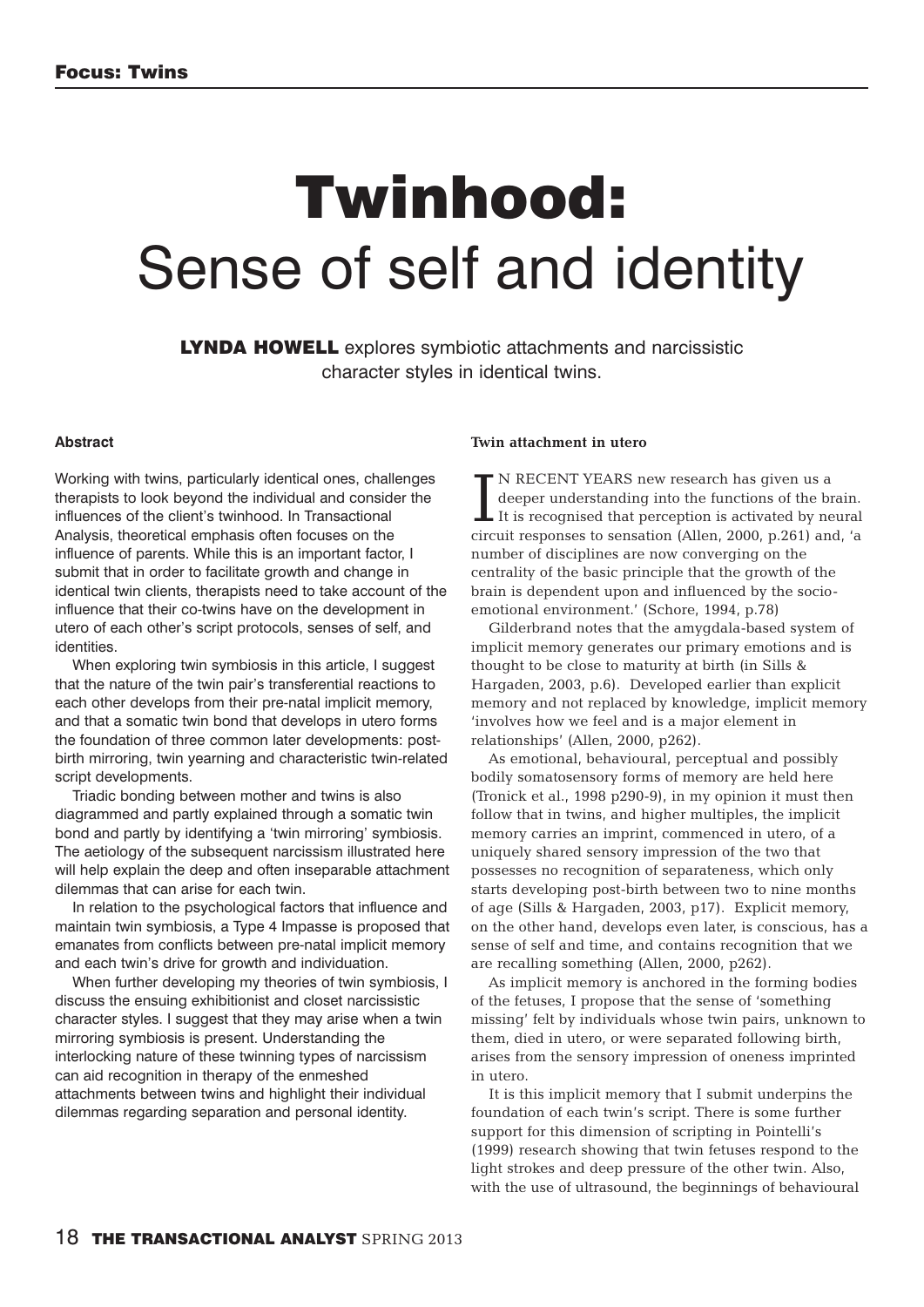diversity in utero can be seen (Sandbank, 1999, p14). In her earlier studies of twins before and after birth, Pointelli also observed the appearance of individual temperament and couple patterns of behaviour, noting that these seemed to continue into the twins' post natal lives (1989, p417).

Furthermore, a fetus develops implicit memories associated with low frequency sound such as music, internal body noises and mother's voice, the last aiding attachment after birth (Hepper, 2006). Also, in later life, the conscious and verbal script decisions we remember having made, overlay and are rooted in our implicit memories, which remain non-conscious (Allen, 2000, p261-2).

The impact of the primal blending imprinted in a twin's implicit memory is very significant when therapists are working with twins as it has a powerful scripting influence on their senses of self, identities, levels of individuation, and interpersonal relationships past and present. It seems clear to me also that twin fetuses are born with a fundamental oneness and post-birth attachment to each other that have arisen from their implicit memories.

In early childhood, babies make no distinction between their bodies and the outside world; sensations predominate and constitute the core of the self (Tustin, 1972, p3). Their sense of being has little or no recognition of objects as separate and mother is experienced as a 'sensation-object' which is called 'normal primary autism' (Tustin, 1972, p6). It is my conjecture that each twin becomes a 'sensation-object' for the other in utero, and that this process predates what occurs with their mother. In this respect, I concur with Leonard (1961) that twins have the extra developmental task of separating from each other as well as from their mother (in Davidson, 1992, p360).

Tustin's (1984) research into autistic children suggested that smell, sound, sight and taste were 'shapes' that appeared to be 'felt' rather than seen, tasted, heard or smelled (p279). I hypothesise for twins that the awareness of sensations heightened by the proximity to another in utero is a blended aspect of these 'shapes' and is held in implicit memory at a somatic cellular level.

To illustrate the above dynamics and the unique twin blending that takes place, I have expanded Hargaden's & Sills' (2002, Ch.2) model of the development of Self (see Figure A). The model highlights the somatic twin bond which is significant in itself and is at the foundation of my proposed Type 4 Individuation Impasse (see Figure B), discussed later. In these figures, while Berne (1969) meant zero-subscript ego-states to signify 'at birth' (p.111), I have used them as Mellor (1980) did to mean starting at conception. 'F' represents the fetus of each twin in utero.

This model illustrates the influences that both fetuses

have on each other's C1 core self. I concur with Hargaden's and Sills' view that C0 and P0, which overlap, are not distinct ego states at this developmental stage and that the 'type of amniotic sac' between the two contains the yet undeveloped A0 which will eventually become the infant's sense of cohesive OK self (Hargaden & Sills, 2002, p18).

From this it can be understood that the blending in utero between the pair can be the foundation of a deeply somatic confusion that could lead to a core self that includes a somatically blended sense of affect, coherence and history. In Ken Mellor's article 'Intimate autonomy: a worthwhile goal for twins' in this issue, he meaningfully terms this twin's sense of oneness as the 'we-entity'.

Given the fundamental nature of this pre-natal sensate 'oneness' of twins, the trauma arising from their separation at birth can be better understood. Each twin already forms a part of the other twin's sense of self, which becomes evident when the newborn becomes

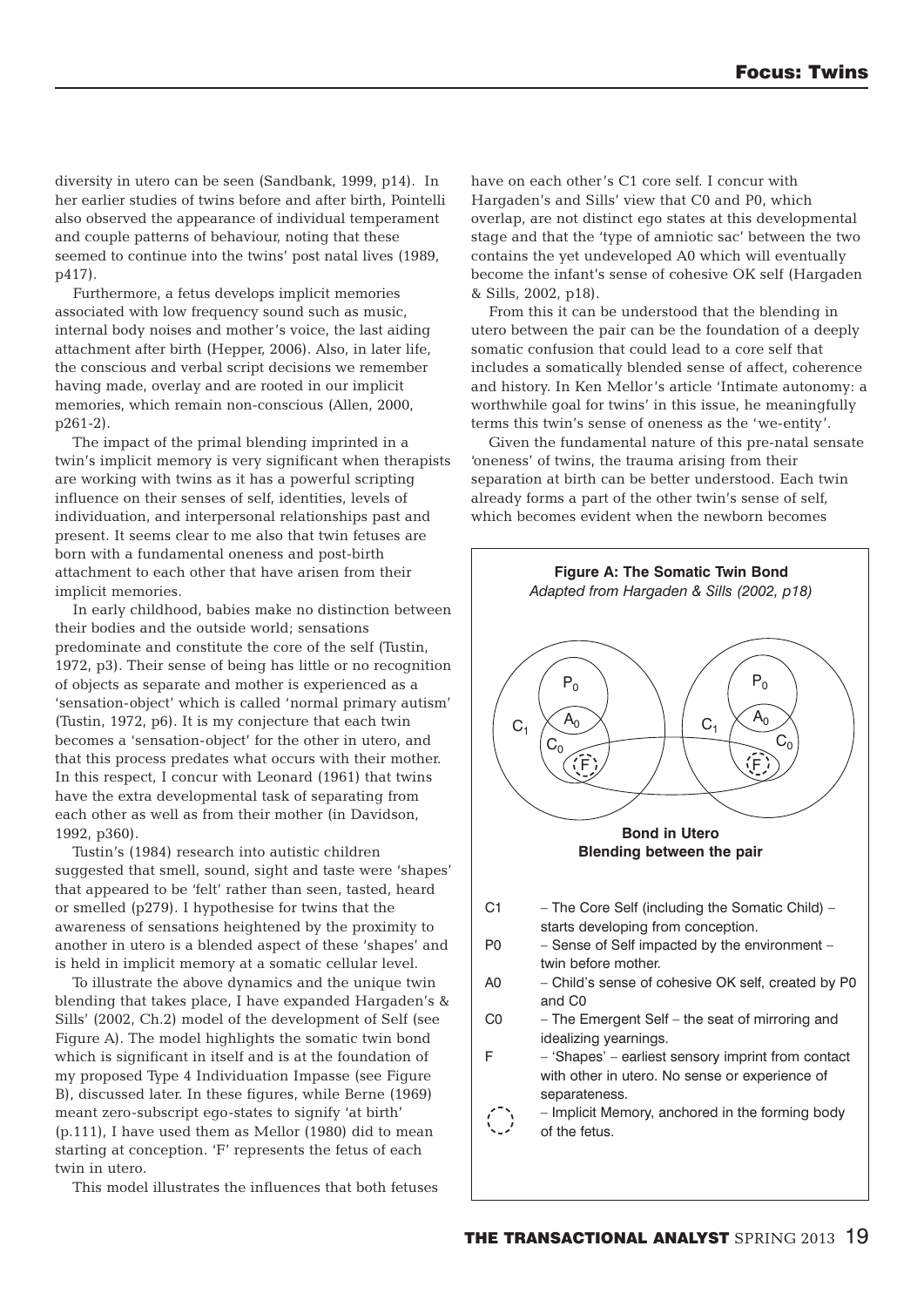distressed in the absence of the other, perhaps a similar distress to a baby's experience of the absence of mother as the 'self-object' after birth (Tustin, 1972, p.6-9). This early absence of the 'sensuous object' abruptly ends the previous comfort experienced in the womb, and can be likened to the amputating of part of one's self (Tustin, 1984, p.97). Evidence of the somatic twin bond is there for all to see, too. For example, there are many stories of firstborn twins being apparently unable to breathe unassisted until the second-born twin arrives. Ken Mellor's brother, David and my sister Christine both arrived first in this way.

This uterine oneness is largely unconscious in many twins so that its importance may only dawn on them in later life, often when they are separated and no one else is there to fill the void that the other twin's absence creates. Separation from each other frequently heralds extreme anguish and inexplicable loss, or childhood temper tantrums, by one, other or both of the twins – responses that can thwart normal personality development (Jarrett & McGarty, 1980, p196).

#### **Symbiosis in early infancy**

When developing healthily, babies start to evolve a sense of identity through the 'not me' experiences that arise naturally in relation to their mothers. It is the dawning awareness of mother as 'not self' that prompts this. My conjecture is that the powerful in utero blending of twins continues after birth leading to each twin being the selfobject for the other, pre-dating that with mother. These highly confused blendings between the pair can hamper the post-natal bonding process between mother and child, particularly when parenting does not enhance separateness between each baby.

In Frances Tustin's (1972) work, she describes the need for an infant to have parental support in 'bearing the ecstasy of "oneness" and the tantrum of "twoness" if the necessary primal differentiations are to take place' (p94). I suggest that intense primal and mutual C0 post-birth yearning between twins emanate from the somatic twin bond and is a powerful force between them. Any challenge to this can result in distressed confusion between twin and twin in the earliest stages of life, confusion with flow-on effects in the bonding process between the mother and each child.

The degree to which the individuation of twins develops throughout their lives partly depends on their separate bonds with their mother. These in turn may be significantly influenced by their mother's ability to maintain a separation of each infant in her own mind, to manage any feelings of guilt she may experience about not being able to give exactly the same to each twin, and to deal emotionally with any rejection by one, other, or both of the twins in the bonding process. At the same time, environmental influences and

'The degree to which the individuation of twins develops throughout their lives partly depends on their separate bonds with their mother'

cultural attitudes towards twins may also play an important part in the separation/individuation process. In Ken Mellor's corresponding article, Intimate Autonomy, he sensitively highlights the different requirements needed for parenting twins, as opposed to singletons, in order for healthy individuation to take place between the pair.

Added to these influences, the triadic relationship between the mother and twins can become psychologically more complicated because of their rivalry for their mother's 'breast', attention, cuddles etc. Sometimes one or both twins will also reject their mother's contact because she is seemingly unavailable when needed (Sandbank, 1999, p167). The resultant divided attention may provide what one needs while causing a lack of consistent mirroring with the other. This second twin may, nonetheless, develop a needed symbiosis through a deeper relationship with another carer (eg father, grandmother or an older sibling). In such circumstances, each twin has the opportunity to develop a separate identity and sense of self.

Alternatively, when the mother bonds with only one of the pair or one twin opts out of the relationship in order to avoid rivalry, the excluded twin may form what Athanassiou (1986) refers to as 'a parasitic relationship with the co-twin in order to have a proxy relationship with the mother' (Sandbank, 1999, p168). Figure B shows this 'parasitic' relationship as a 'twin mirroring' symbiosis. I developed this model by extending the Cathexis Institute model of symbiosis (Schiff, J., Schiff, A., Mellor, K. et al, 1975, pp6-9).

In Figure B, I have shown a 'twin mirroring' symbiosis with mother who is available to her Child ego state. Being open in this way gives her significantly more capacity to nurture her babies than if she were not available to her Child. (In that event her Child would be shown outside the envelope in the figure.) It is important to note also that, unless there is ample support for mother from the father and/or others, her ability to bond individually with one or both babies will be diminished. This is important because when there is sufficient sustenance for mother from her support team and from her to twin 1, a healthy bond will develop for this twin to evolve a separate sense of self and identity.

To explain; when Twin 2's projection, introjection and identification with mother become blurred, Twin 1 may become an additional 'mirror' and the primary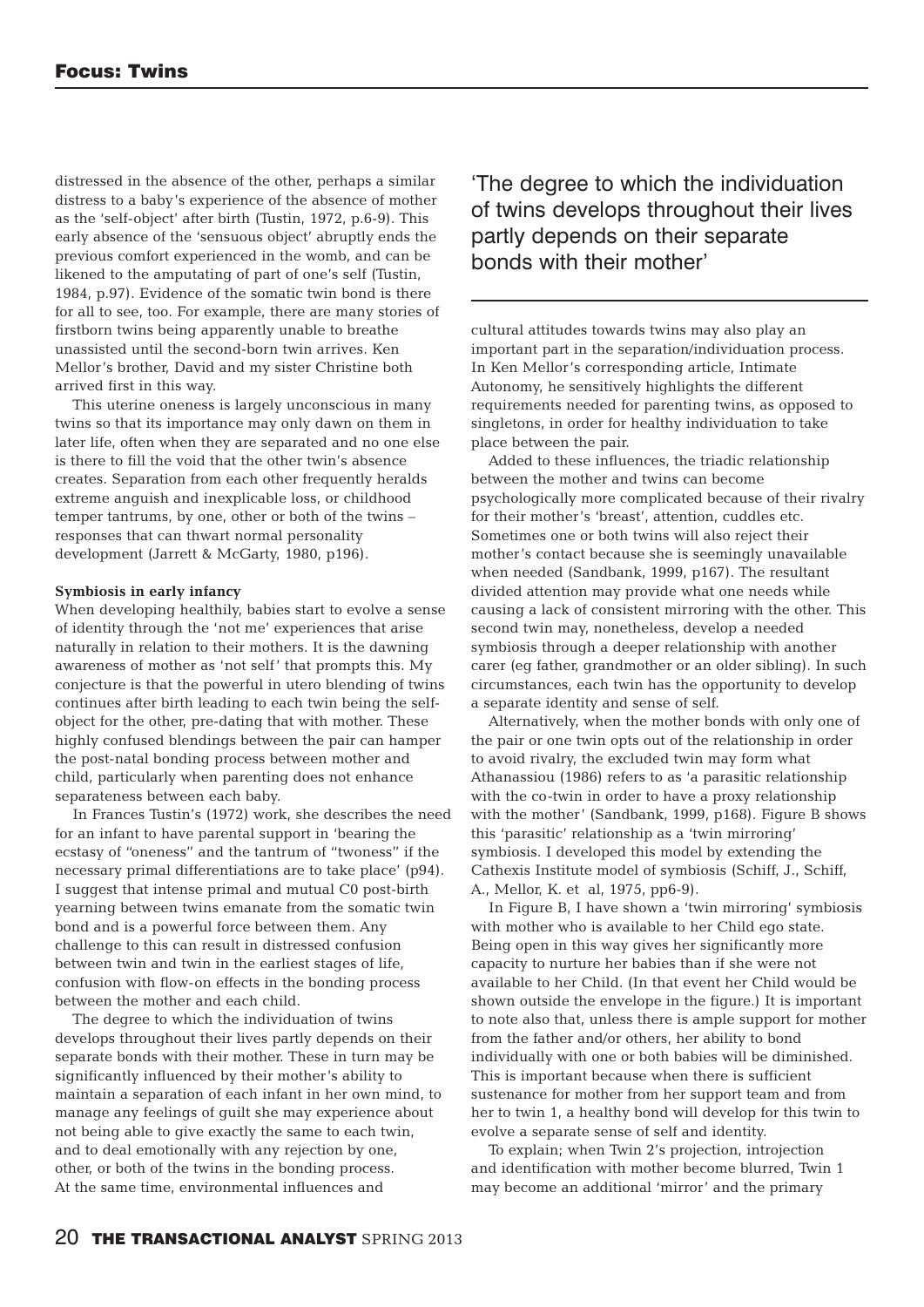object for Twin 2. Of course, the co-twin is unable to contain and reframe the other's emotions, and as a result, 'Where the twin is the primary object, the projective and introjective identifications between the two set up powerful interpenetrating forces creating a confusion of identities that is not adequately resolved by such processing because neither twin has yet developed the capacity to do so...' (Lewin, 1994, p.501).

In a 'twin mirroring' symbiosis, Twin 2 projects unwanted feelings onto Twin 1, who learns to hold them, instead of the mother, experiencing them as his or her own. In this transformational transference that emanates from primitive affect in C1/P0 (Hargaden & Sills, 2002, p49 and p60-1) the pair maintain an enmeshed identity with Twin 1, often developing profound empathic abilities.

Furthermore, a desire for emotional sustenance from Twin 1 by Twin 2 can become a lifelong dependency as well as creating difficulties to do with identity and sense of self (Sandbank, 1999, Ch10). To quote Sandbank: 'This can result in the twin remaining a dangerous as well as a "safe" object, one that is life threatening as well as lifegiving, and the infant feeling of omnipotence may continue inappropriately because the "object" has become a part of his/her own identity. The mother may remain outside because she is seen to have failed to supply what has been obtained from the twin.' (ibid. p168).

Ken Mellor's article about twin autonomy effectively reveals how healthy parenting skills can prevent this 'twin mirroring' symbiosis.

#### **The development of an enmeshed twin relationship**

Intense twin relationships, in which each of the twins need each other to feel complete, develop more often when there are no other brothers and sisters. For identical twins particularly, developing identity and an individuated sense of self presents a problem if, as children, they spend a considerable amount of time together and are treated symbiotically – like two parts of a whole.

In babyhood, identical twins recognise each other in a mirror before recognising themselves. They are several months behind fraternal twins in recognising their own mirror images (Bernabei & Levi 1976, p381-3), showing a delay in establishing their self-identity. If an enmeshed connection manifests between the pair, it will inevitably impede their development further, as they each identify with and place some of their sense of self and identity in the other: 'They become like two pieces of a jigsaw puzzle, each needing the other to become complete.' (Sandbank, 1999, p177).

Post birth, the somatic twin blending commenced in utero will continue to develop if the twins' preoccupations with each other lead to a reduction in their demands for their mother. This may in fact give her respite from the

hectic routine and attention required in looking after two babies and be welcomed as such. However, further development of this enmeshed relationship then ensues in which both twins view the other as part of themselves; with the introjective transferences between the pair incorporating mirroring, twinning and idealising (Hargaden & Sills, 2002, p51-6).



Normal Dependency Symbiosis: mother to both babies.



Lack of support for mother from the father and/or others reduces her ability to bond fully with one or both of the twins and creates an unhealthy symbiosis within the triad.

Undeveloped ego states. (Adult functioning starts between two to three years of age and Parent autonomous structure by nine to ten years.) Schiff, Schiff, Mellor et al., (1975, p25)

A "twin mirroring" symbiosis between the twins. Mother doesn't develop a bond with Twin 2 or this twin opts out of the symbiosis to prevent rivalry with Twin 1. Twin 2 then has a partial symbiosis with mother, creating inconsistent mirroring with her.

Pathological Proxy Symbiosis, with Twin 1 being used as an additional mirror. (The seat of interlocking twin narcissistic development.)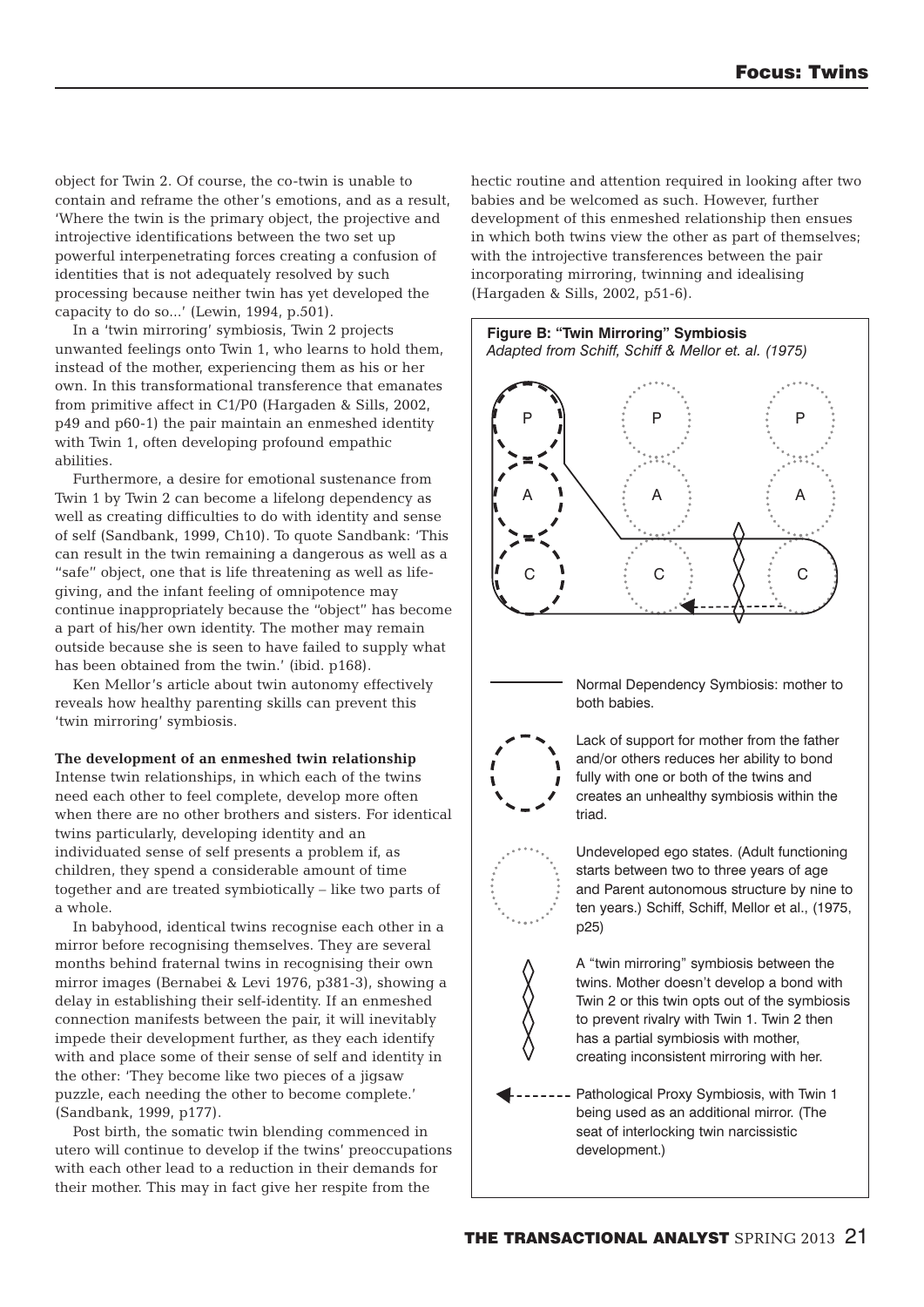These transferences emanate from euphoric and blissful C0 longings that are a normal, unconscious developmental process we all use psychologically to achieve health and autonomy. They can also, however, become a defence to diminish separation anxiety in twins and so preserve the safe, secure feelings of the symbiotic 'oneness,' inhibit stabilising identifications and accentuate pathological fixations of the grandiose self (Ackerman, 1975, p 405).

Bearing in mind the 'twin mirroring' symbiosis, when Twin 1 develops a sense of self through the mother's bonding, a message from Twin 2 that reinforced the unhealthy enmeshed symbiosis might be: 'You can have the sustenance you require from me only if you deny the development of yourself.' (Johnson, 1994, p136).

Due to Twin 2's requirement for merger with Twin 1 in order to feel secure, attempts at separation by Twin 1 are either punished or blocked by Twin 2. These defensive behaviours by Twin 2 prevent connection to their real self that would be experienced as vulnerable, rage-full, empty and desolate. This shared sense of false self is maintained comfortably unless one or both twins develop a healthy symbiosis with mother or another in which a separate sense of self can develop. Of significance, when a degree of separateness by Twin 1 is achieved, empathy and tenderness are learnt through the developing bond with mother, enabling Twin 1 to give and receive love and empathy in future relationships (Ackerman, 1975, p391).

In the confusion between self and other, differentiation between the internal and external world may also be only partial with a belief developing that the other is the same as self. In these cases, arrested development of the self follows; the twins' relating then becomes dependent on projective and introjective identification and splitting, which may be used as a defence to avoid experiencing separateness and envy. While for some twins this transferential relationship leads to mutual closeness, others may experience bitter rivalry as one of the twins fights to stay in the unhealthy symbiosis (Sandbank, 1999, p.180-1), whereas the other struggles to get away in order to maintain and develop what little sense of self and identity he or she may possess. 'The yearning for the other twin can be intense as can the hatred, and some literally wish for the other twin to die as the only apparent means of ridding themselves of the hated parasite.' (Lewin, 1994, p500).

In all of this, I share the view held by Freud & Dann (1951), Leonard (1961), Dibble & Cohen (1981) and Athanassiou (1986) that a twin symbiosis appears to be equivalent to an infant/mother symbiotic relationship, and may compete with and, at times, weaken or replace entirely the mother-child symbiosis (in Davidson, 1992, p369).

When an enmeshed twin symbiosis is present, severe separation anxiety will be experienced if one or other

twin leaves the relationship through death, marriage or personal decision, and relationship problems are likely to develop between them as the individual twin seeks the other part of him or herself in another person. This highlights the importance in Ken Mellor's article of raising twins to be both autonomous and available to their inherent oneness.

#### **Somatic impasse in twins**

Awareness of the somatic twin bond leads naturally to considering the high probability of a deeper level impasse than both Goulding & Goulding (1976, pp41-8) and Mellor (1980, pp213-21) proposed. I suggest that a Type 4 Impasse exists that is experienced as somatic discomfort.

In this respect I concur with Erskine (1997, pp147- 148). However, I diverge from his conjecture that 'The conflict occurs between the introjected emotions of the parents and the fetus'/baby's affective response to the situation.' (ibid. p147). I consider that the disturbance involved is primarily between the twins and is somatic rather than emotional, as the fetus is still to become available to the emotional realm. Furthermore, I suggest that the effects of the parent's emotions are secondary as they only begin to be significant in early post-birth stages of Type 3 Feeling Impasses formation.

Preferring to view impasses in Mellor's (1980) developmental terms (Figure C), I also suggest that a Type 4 Somatic Twin Impasse occurs between the sensate imprint of 'oneness' in C0 (held in the twins' implicit memory) and their internal drive to individuate that starts during the later stages in utero as their differences, which are held in P0, start to impact each other in subtle ways.

These impasses begin during fetal life and continue developing up to nine months post birth. Arising out of the pre-birth somatic twin bond, they can result in an underdeveloped sense of separateness.

Figure D shows how I have extended Mellor's impasse diagram to include a Type 4 Somatic Twin Impasse in C0, an impasse involved in the twins yearning for a sense of complete "oneness" in the face of their internal drive to individuate.

In Figure D, note that the dotted lines around the ego stages are to indicate that these are located in implicit memory with little or no form or structure.

In this type of impasse, the conflict is between 'no sense of separateness' (an imprint of ongoing 'oneness') and a human 'drive for growth and individuation.' The experience of this is unique to each twin. In therapy, unpacking and releasing the primal roots of later developments that arise out of such impasses requires a depth of process that is often not easy to realize.

#### **Co-joined 'Don't Exist' injunctions**

In therapy, the presence of Type 4 Impasses highlights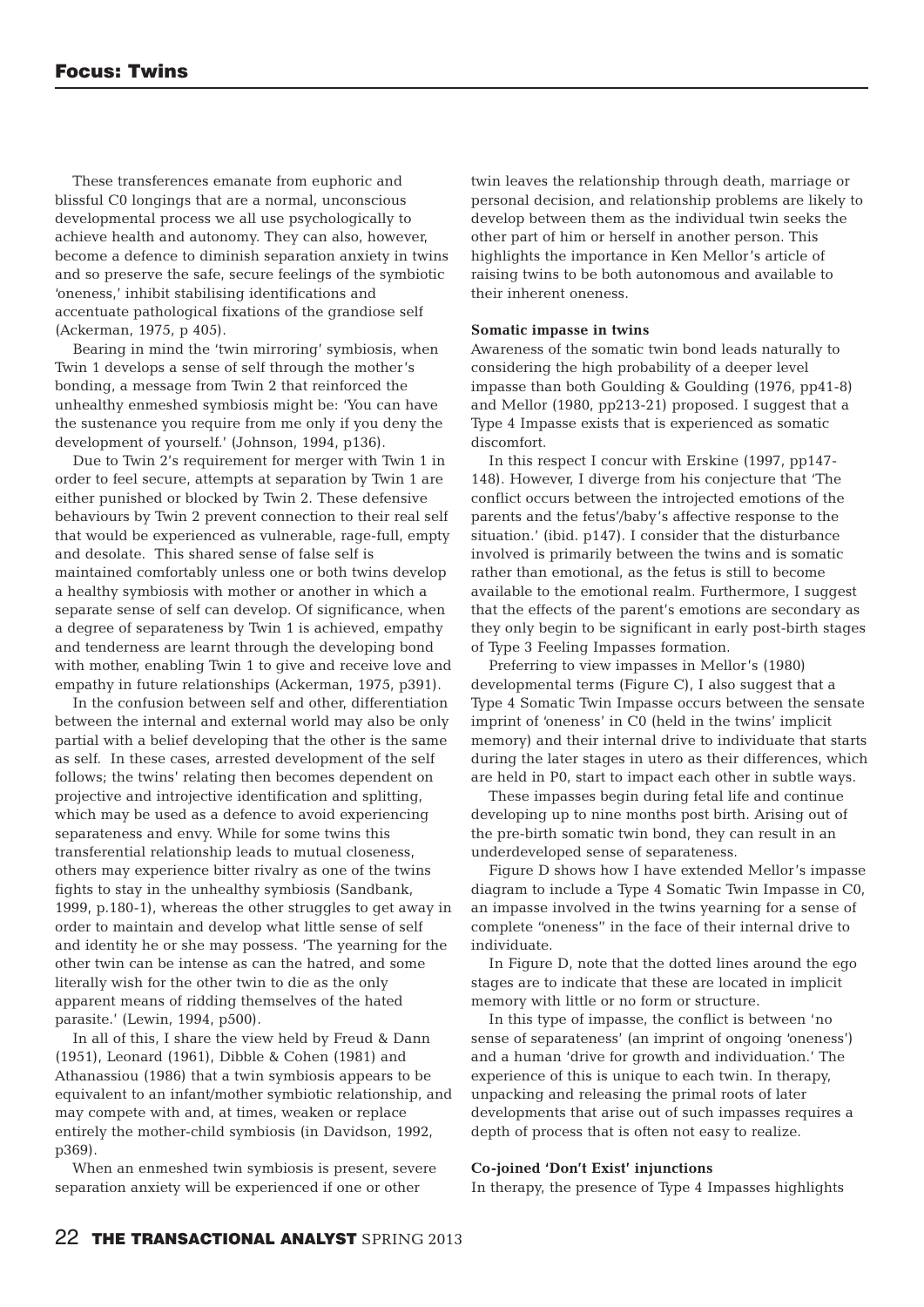

**Figure D: Type 4 Somatic Twin Impasse** *(extending Mellor (1980, pp.213-21)*



the importance of considering the possible later development of a 'Don't Be, (Don't Exist)' injunction (Goulding and Goulding, 1976, pp9-10). Both twins may have these relative to each other in ways that have developed from any existent Type 4 Somatic Twin Impasses, an active 'twin mirroring' symbiosis and parental/others' messages that oppose separation/individuation.

During my work with twin clients it was apparent that a number presented with a 'Don't Exist' Injunction in which one twin believed he/she could not exist without the other, while the other believed that he/she would exist only at the expense of the other.

For example: Twin 1 presented with a 'You Won't Exist Without Me' position, which was created out of omnipotent fears of annihilating the co-twin through separating/individuating. This is consistent with Winnicott (1971, pp144-145): 'In the unconscious fantasy, growing up is inherently an aggressive act….. If the child is to become an adult, then this move is achieved over the body of the dead adult/twin (unconsciously).'

When a 'twin mirroring' symbiosis is present in which Twin 2 uses Twin 1 to seek his/her sense of self, and identifies with and idealises the other twin instead of the mother, I found that Twin 2 presented with an 'I Don't Exist Without You' injunction.

Generated through identity confusion in a selfcontained narcissistic system, each twin experiences a sense of individual incompleteness, inseparability, and fears of being unable to survive alone.

#### **Narcissistic character styles in identical twins**

A lack of bonding between mother and Twin 2 in the 'twin mirroring' symbiosis (see Figure B), generates a situation in which an infant does not experience the mirroring required to manage the emergent difference between 'self' and 'not-self' that occurs when

- S: Separateness and a sense of self normally come into evidence between two and seven months after birth.
- E: The uterine environment shared space with others. The seat of a twin's C0 primal yearning.
- F: 'Shapes' with no experience of separateness during fetal and early stages of life. Earliest sensate blended imprint from contact with another in the uterus.
- Co: The Emergent Self. The baby 'is thought to occupy some kind of presocial, precognitive, preorganised life phase.' (Hargaden & Sills, 2002, p18)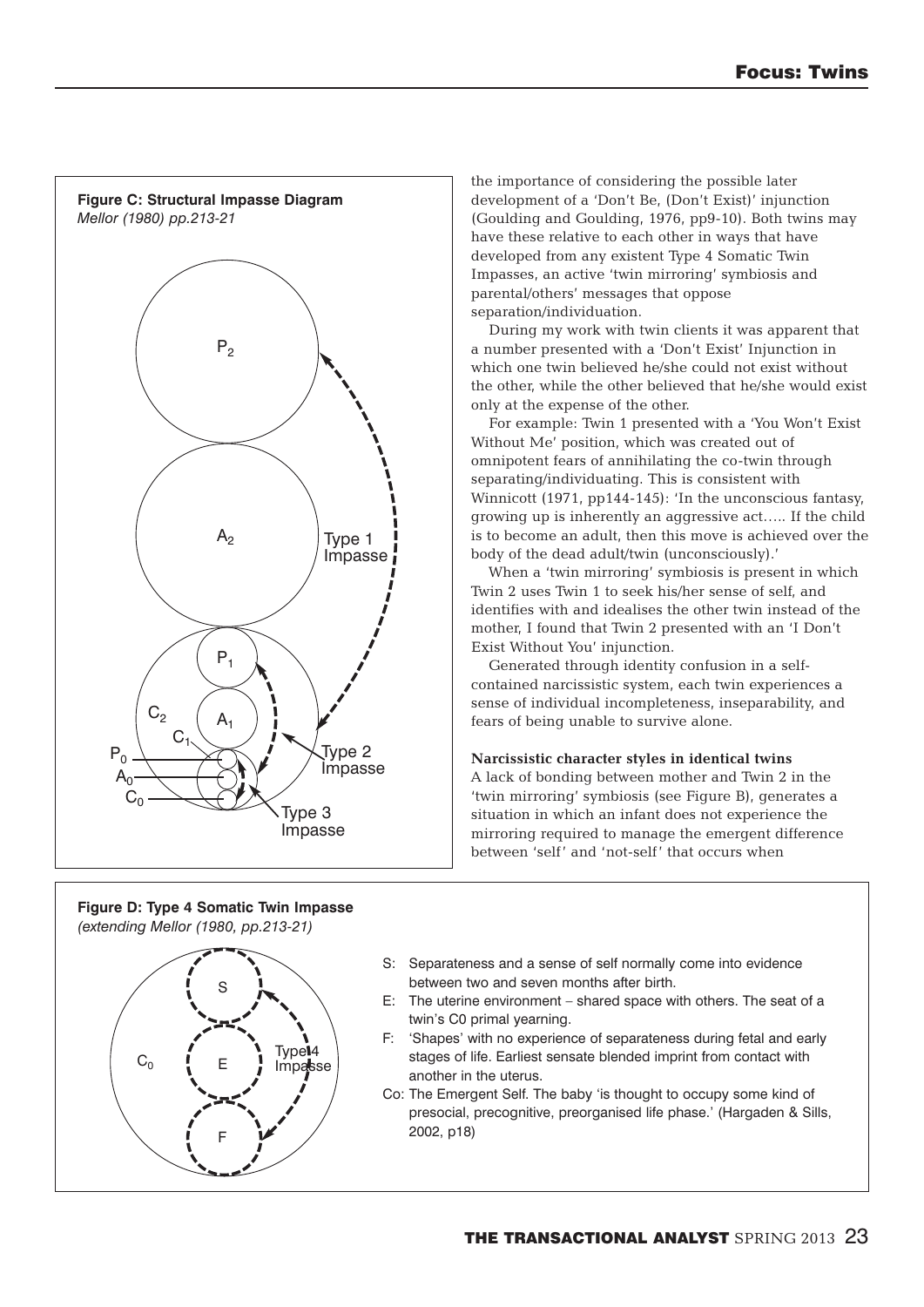## **INTERRELATING CHARACTER STYLES OF IDENTICAL TWINS**

*Drawing on the work of Johnson (1994, p.129-99) and Masterson (2000, p.51-6 & 64-72)*

| Twin 1<br><b>Symbiotic/Closet Narcissistic</b><br><b>Character Style</b>                                                                                                                 | Twin 2<br><b>Exhibitionist Narcissistic</b><br><b>Character Style</b>                                                                                                                 |
|------------------------------------------------------------------------------------------------------------------------------------------------------------------------------------------|---------------------------------------------------------------------------------------------------------------------------------------------------------------------------------------|
| Gives up his/her sense of self in the twinhood to prevent<br>opposition, aggression & rivalry. Separation is experienced<br>as anxiety provoking and dangerous when punished by<br>twin. | Uses his/her twin instead of the parent in order to seek a<br>sense of self, creating a lack of mirroring with mother that<br>reinforces the 'twin mirroring' symbiosis.              |
| Gains a sense of security through experiencing the false self<br>& merging with twin to avoid abandonment depression.                                                                    | Requires merger with the other twin to prevent connection<br>to the real self that would be experienced as desolate,<br>vulnerable, rage-full and empty.                              |
| Takes responsibility for the affective states and well-being of<br>the other twin and of other people and may display<br>emotional instability when separated from his/her twin or       | Projects affective states onto the other twin/others in an<br>attempt to prevent feelings of intense vulnerability.<br>Objectifies and controls the other twin in order to feel safe. |
| other symbiotic relationship.<br>Develops profound abilities for empathic mirroring,<br>overvalued and reinforced by the twin who needs merger in                                        | Lacks empathy; doesn't really hear, feel or see the true<br>presence of others - they are objects                                                                                     |
| order to feel safe.<br>Makes the co-twin the 'perfect object' and gains grandiose<br>gratification by basking in his/her light.                                                          | Believes self to be special and expects to be treated so.<br>Projects a grandiose sense of self.                                                                                      |
| Looks outside self for identity, experienced as 'A self I can't<br>call my own'. Doesn't know his/her own likes and dislikes.                                                            | Forms little or no experience or comprehension of the real<br>self and develops a compensatory false self.                                                                            |
| Has a reduced ability to self-care and self-soothe.                                                                                                                                      | Covers deep sense of worthlessness with perfection,<br>achievement, pride & manipulation.                                                                                             |
| Relies on external Strokes to maintain his/her self-esteem.                                                                                                                              | Requires excessive admiration Strokes to maintain their<br>grandiose defence.                                                                                                         |
| <b>Blocks integration of:</b><br>Oneness - Individuation                                                                                                                                 | <b>Blocks integration of:</b><br>Grandiosity - Vulnerability                                                                                                                          |
| <b>Shared Don't Exist Injunction:</b><br>Arising out of the Somatic Twin Bond - no sense of separateness.<br>Reinforced by parents/others stroking twinhood and devaluing individuation. |                                                                                                                                                                                       |
| Injunction: You Won't Exist Without Me.<br>"If I individuate I will destroy you."                                                                                                        | Injunction: I Don't Exist without you.<br>"If I individuate I will be destroyed."                                                                                                     |
| Injunction: I Don't Exist With You;<br>Real self; punished if emerging when with Twin 2                                                                                                  |                                                                                                                                                                                       |
| Autonomy = danger/abandonment.<br>Experiences stance of co-twin to them as:<br>"You can have me (false self) or you (real self) not both."                                               | Autonomy = $annihilation/abandoment$<br>Feels annihilated/abandoned whenever they experience<br>any form of individuation as this threatens the false self.                           |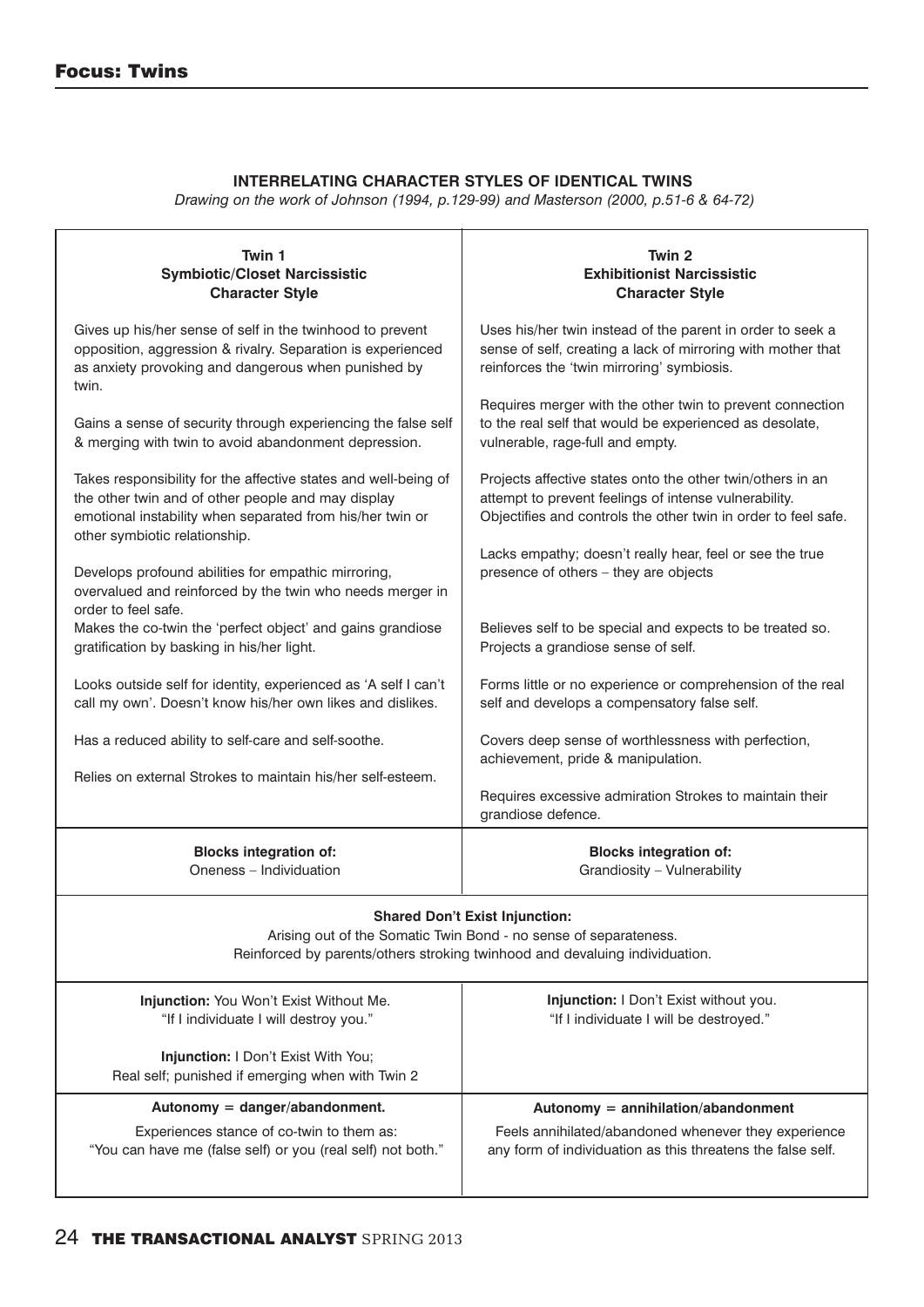experiencing mother's separateness and when starting to develop a sense of self. A degree of schizoid unreality is then created in object and reality relatedness that can pave the way for a highly narcissistic character adaptation.

When there is also parental/other idealisation, as is often the case with identical twins, and humiliation when they attempt to project their true selves, the impetus towards narcissistic resolution can become overwhelming. According to Masterson (2000, pp11-12), if this continues through what Mahler (1968) refers to as the rapprochement sub-phase from fifteen to twenty-two months of age, the narcissistic character traits can deepen. In order for individuation to take place during this phase, the children must gradually and painfully work through their delusions of grandiosity. The extent to which they do this will depend on the strength of their enmeshed twin relationship and the ability of their parents to support each child individually through this life phase of separation and individuation.

The degree of psychopathology present in one, other, or both twins is paralleled by the corresponding degree of bonding each one encounters with mother or another. When both experience each other as the 'self-object' their senses of self will be inhibited and lead to pathology in which one twin develops an exhibitionist narcissist character, while the other is likely to present with a symbiotic/closet narcissist character.

I have compiled the table below to aid therapist awareness of the enmeshed and interrelating nature of identical twins who present with narcissistic character styles. Identifying traits from the chart will highlight possible script issues and the potential transferential realms that might arise within the therapeutic relationship.

#### **Twins in therapy**

As therapists we need to be aware that a twin client's interpersonal relationship issues will stem from the somatic twin bond and Type 4: Somatic Twin Impasse. These will inevitably emerge in the therapeutic process as the client will have a drive, unavailable to conscious awareness, to invite the therapist into a transferential twinning relationship in order to diminish separation anxiety and/or prevent connection to his or her real self. Mindful of the importance of introjective transference as a normal developmental process to attain health and autonomy, gradual change can be effected through a relational integrative psychotherapeutic approach (Erskine, 1997, pp20-35) with twin clients seen individually or together.

Also, as any therapeutic work with one twin is bound to affect the co-twin, who may not be in therapy, unacknowledged collusion between the pair outside the therapy room may be present and have a strong impact

on therapeutic outcomes. A psychotherapy-by-proxy can also develop in which the non-client twin 'establishes a transference to the therapist through the intermediary host of his or her identical twin.' (Sheerin, 1991, p24); in a 'twin mirroring' symbiosis with the therapist.

When one twin enters therapy, we need to consider the basis of their scripting and the degree to which a lack of a sense of self and identity is influencing their presenting problems. In order to find a true self, twin clients each need both to re-introject those unbearable parts of self that they project onto their other twin and manage their fear of their own and/or their co-twin's annihilation (Lewin, 1994, p.509). For some this may simply be intolerable. Sheerin (1991 p.25) makes the observation that: 'The separation of Siamese minds may nonetheless be a difficult and dangerous task.'

Autonomy can come at a price for some twin clients; attachment to the real self may create confusion and rejection if their co-twin needs the false self to survive in order to feel complete. To celebrate the uniqueness of twinhood, these clients will also require support in grieving the loss of the harmony experienced in the twin mirroring symbiosis. This is not an easy journey.

It is worth noting that, while twins discounting themselves in order to maintain the twin symbiosis may appear dysfunctional to a singleton, it may simply be blissful to a twin. A symbiotic relationship of this type can be an enormously enjoyable, fun, beautiful and life enhancing experience when the discounting of both parties remains in balance with each other. Accordingly, in any therapeutic process, along with dealing with pathology, it is important to encourage the celebration of the parts of the client's positive and life enhancing twinhood scripts that work well for him or her. Mellor also mentions this as a worthwhile orientation when parenting twins.

Working therapeutically with twin clients creates a challenge for singleton therapists. They will need to consider twinhood and how it may be impacting on their client's presenting problems. It also challenges therapists to consider autonomy and twinhood and the subtle and sometimes profound differences inherent between singletons and twins.

Naturally drawn to it, my work with twin clients has been a challenging and profoundly growth enhancing experience, as has my understanding of twinhood both from my clients' and my own perspectives as I am also an identical twin.

I would like to thank Ken Mellor for all his enthusiastic support and for taking the time to write his article Intimate Autonomy: A Worthwhile Goal for Twins. I hope that these two pieces of work will stimulate thought and discussion of an area that is little written about in psychotherapy.